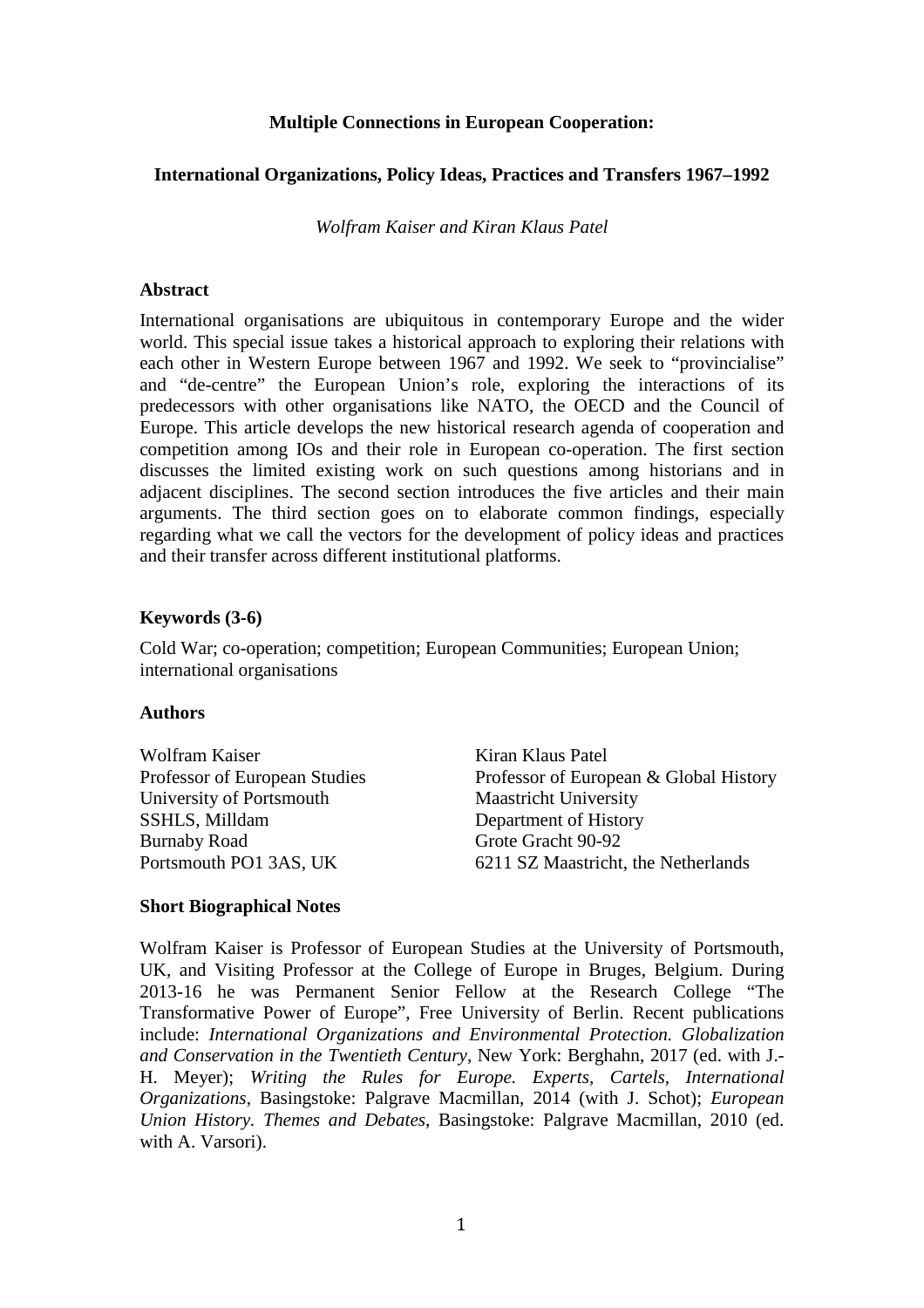Kiran Klaus Patel is Jean Monnet Professor of European and Global History at Maastricht University, Netherlands. During 2014-15 he was the Gerda Henkel Visiting Professor at LSE and the German Historical Institute, London, and, during 2013-16, Permanent Senior Fellow at the Research College "The Transformative Power of Europe", Free University of Berlin. Recent publications include: *The New Deal: A Global History*, Princeton: Princeton University Press, 2016; *European Integration and the Atlantic Community in the 1980s*, New York: Cambridge University Press, 2013 (ed. with Kenneth Weisbrode); *The Cultural Politics of Europe: European Capitals of Culture and European Union since the 1980s*, London: Routledge, 2013 (ed.); *The Historical Foundations of EU Competition Law*, Oxford: Oxford University Press, 2013 (ed. with Heike Schweitzer).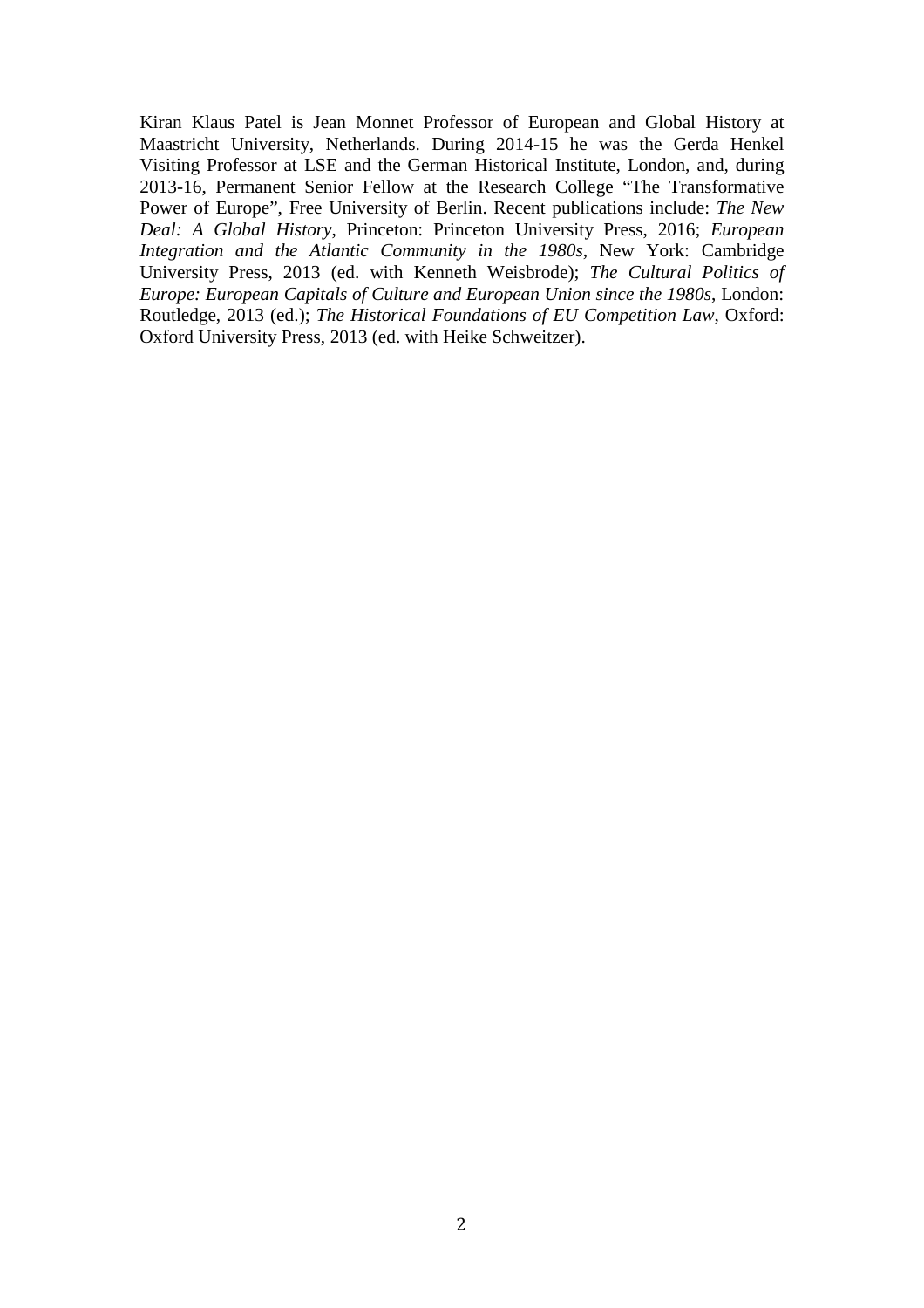#### **Multiple Connections in European Cooperation:**

## **International Organisations, Policy Ideas, Practices and Transfers 1967–1992[1](#page-3-0)**

International organisations (IOs) are ubiquitous in contemporary Europe and the wider world. They are even highly active in policy fields like education that are usually seen as closely connected with sensitive issues of culture and identity and often regarded as an exclusive national or even, in federal or unevenly decentralised states, sub-national competence. Thus, to give but a few examples, the global United Nations Educational, Scientific and Cultural Organization promotes Holocaust education in cooperation with the formally international, but European-dominated International Holocaust Remembrance Alliance.<sup>[2](#page-3-1)</sup> The equally global Organization for Economic Co-operation and Development (OECD) seeks to compare the success of different education systems, coordinating member states in joint evaluation programmes like PISA for testing the skills of fifteen-year-old pupils in mathematics, reading, and the natural sciences.<sup>[3](#page-3-2)</sup> The pan-European Council of Europe in turn fosters the comparison and convergence of history teaching methods and content and the development of European school textbooks.<sup>[4](#page-3-3)</sup> Finally, the European Union (EU), with its smaller membership and only subsidiary competences in education, nevertheless runs multiple programmes for strengthening transnational co-operation and mobility, such as the Erasmus student exchanges, launched in 1987.<sup>[5](#page-3-4)</sup>

Thus, despite the strong inclination of European states to protect their competences in this policy field, as in some others, IOs are heavily involved in developing policy ideas, shaping practices, and facilitating the transfer of ideas and solutions across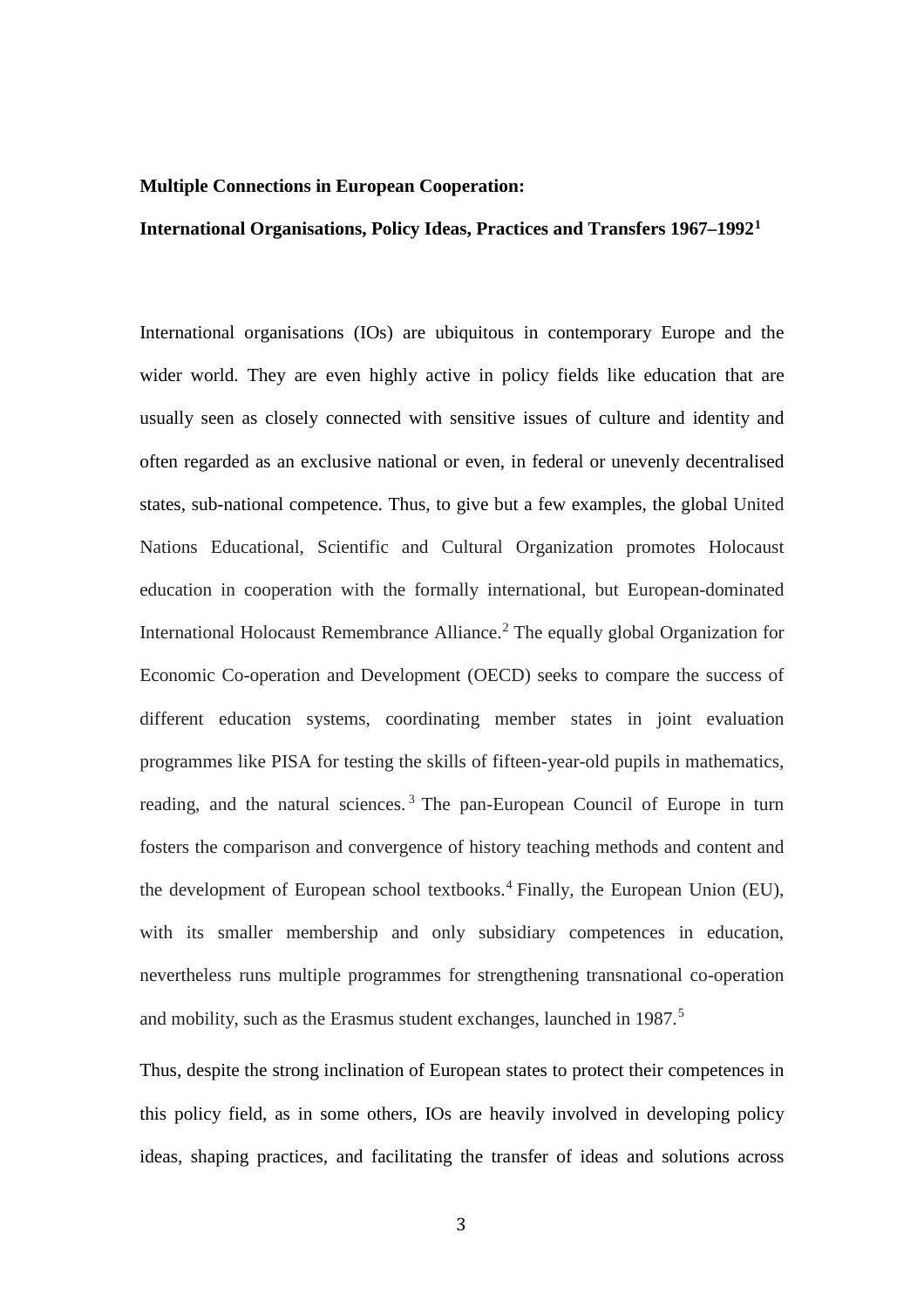<span id="page-3-0"></span>borders. Clearly, the activism of IOs is even more marked in policy fields with a long history of technical or economic regulation and integration like transport, telecommunication, and trade. As in the case of education, their spatial, regulatory and thematic scope frequently varies, often resulting in overlapping competences, initiatives, and activities. It seems, as Karen Alter and Sophie Meunier have put it, "that every policy issue is nowadays the subject of multiple transborder agreements" resulting in a high degree of "density and complexity of international governance";<sup>[6](#page-3-5)</sup> or in what Kal Raustiala and David G. Victor in their study of the international regulatory conflict over plant genetic resources first termed international "regime complexity".[7](#page-3-6)

<span id="page-3-12"></span><span id="page-3-11"></span><span id="page-3-10"></span><span id="page-3-9"></span><span id="page-3-8"></span><span id="page-3-7"></span><span id="page-3-6"></span><span id="page-3-5"></span><span id="page-3-4"></span><span id="page-3-3"></span><span id="page-3-2"></span><span id="page-3-1"></span>Based on fresh archival research, this special issue adopts a historical approach to exploring cooperation and competition among IOs in Europe. The articles seek to understand overlapping IO activities, the development of new policy ideas and practices in such forums, and most importantly, their transfer among IOs. Together, they will create a strong conceptual and empirical basis for developing the historiography of IOs with a particular focus on exploring the exchange relations among them and the role of multiple actors in such processes – ranging from IO secretariats to experts, international non-governmental organisations (INGOs), and, of course, member-state governments and agencies. The resulting research on the history of the EU and a set of IOs with a (not necessarily exclusive) focus on Europe is not just relevant to analysing IOs and their history, or European cooperation and integration. Instead, it is also crucially important for understanding their larger impact on the history of Europe in the twentieth century and beyond, as states have been more and more penetrated by international rules und working practices even when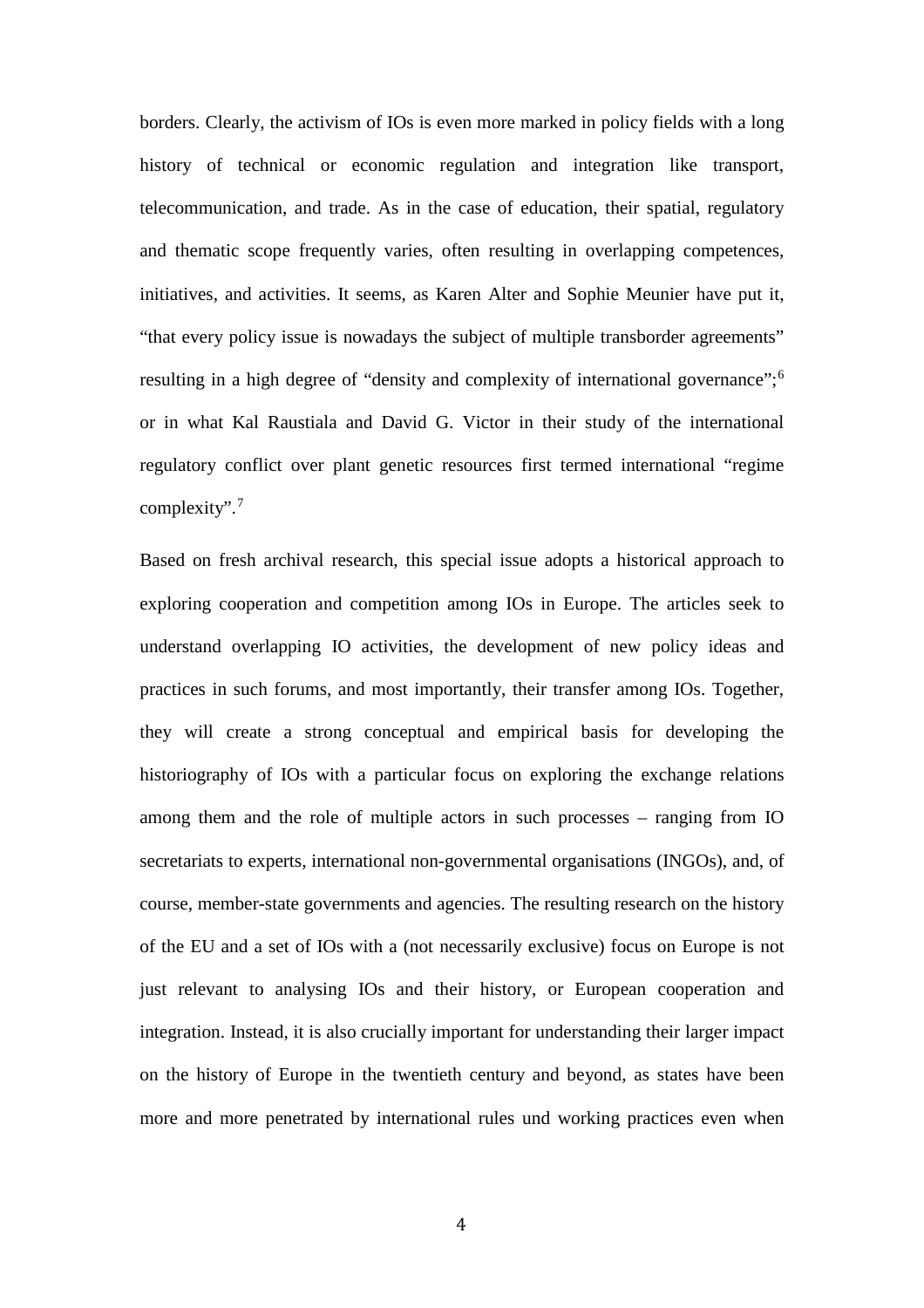<span id="page-4-0"></span>they have formally retained exclusive competence over a particular issue or policy area.

<span id="page-4-3"></span><span id="page-4-2"></span><span id="page-4-1"></span>The special issue's geographical focus is on Western Europe. With its peculiar combination of supranational institutional features, wide-ranging competences, legal integration and financial resources the EU has become increasingly hegemonic among IOs active in governing Europe since the end of the Cold War. The articles in this special issue seek to contribute to "provincialising"<sup>[8](#page-3-7)</sup> or "de-centring"<sup>[9](#page-3-8)</sup> the EU's role in post-war European co-operation, however. They aim to contextualise the EU's predecessors, especially the European Economic Community (EEC) created in 1957– 58 and usually referred to as the European Communities (EC) after the 1967 institutional merger, in their exchange relations with other IOs like the North Atlantic Treaty Organization (NATO), the OECD and the Council of Europe, for example.

<span id="page-4-10"></span><span id="page-4-9"></span><span id="page-4-8"></span><span id="page-4-7"></span><span id="page-4-6"></span><span id="page-4-5"></span><span id="page-4-4"></span>This contextualisation is not just relevant for historians of the EU and its predecessors who for a long time focused too exclusively on this organisation as the apparent focal point of all cooperation or integration efforts in post-war (Western) Europe. It is also crucially important for contemporary historians of Europe more generally who sometimes still narrate national histories without systematic reference to the international interdependence of societies and the role of IOs including the EC. Finally, it carries broad implications for the interdisciplinary field of European Studies, particularly for the work of political scientists who normally also only examine one IO at a time and mostly concentrate on today's European Union.

<span id="page-4-17"></span><span id="page-4-16"></span><span id="page-4-15"></span><span id="page-4-14"></span><span id="page-4-13"></span><span id="page-4-12"></span><span id="page-4-11"></span>The history of IOs in Eastern Europe and in East-West relations is of course an equally relevant topic, but distinct from this special issue's core concern. Given our focus on transfers of ideas, concepts, and policy solutions among IOs, it seems legitimate to concentrate on Western Europe, where the overlap of membership and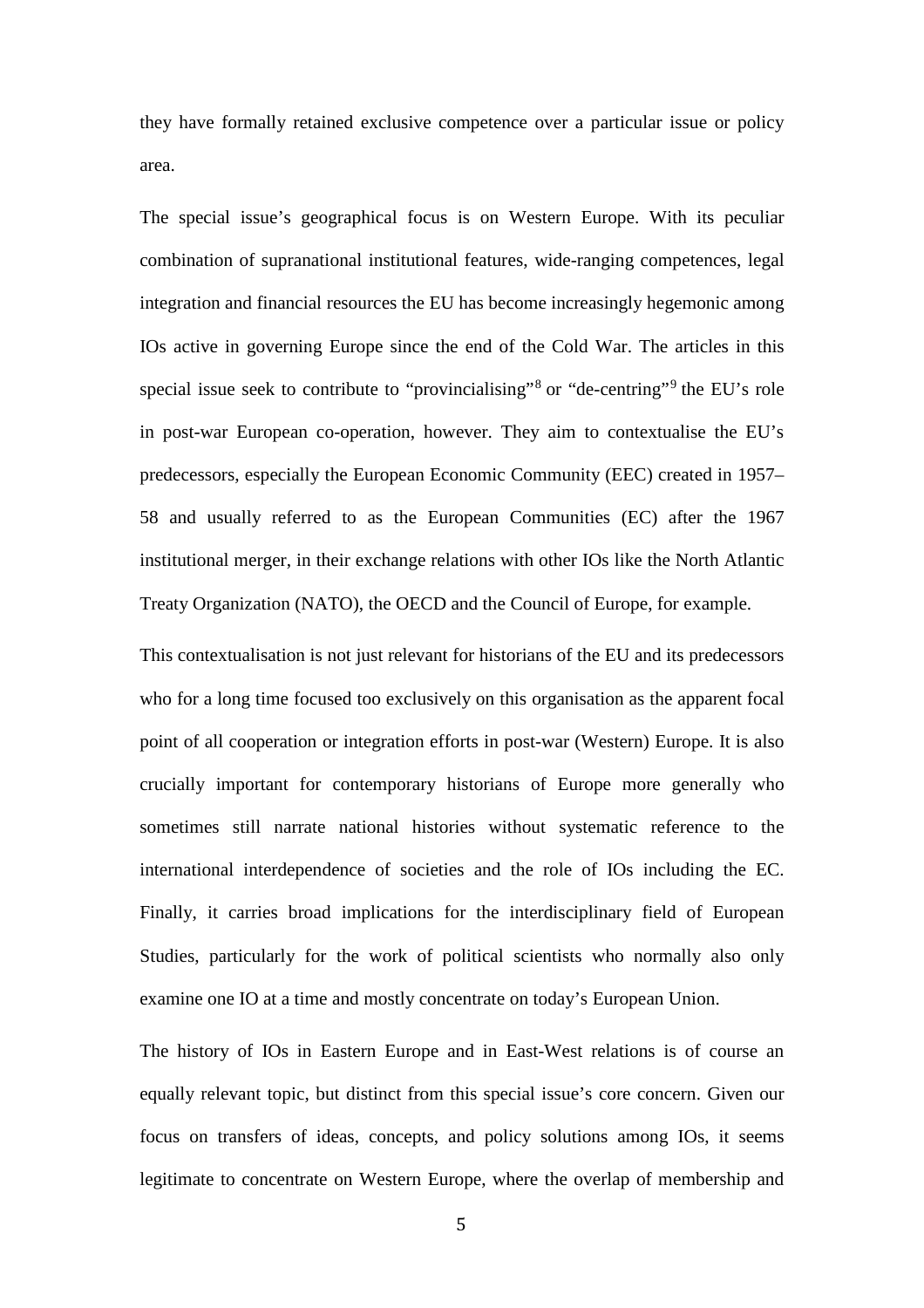<span id="page-5-3"></span><span id="page-5-2"></span><span id="page-5-1"></span><span id="page-5-0"></span>the similarity of institutional set-up and political orientation made such exchange relations much more likely. Moreover, it is interesting to explore to what extent the Western post-war "script" about Western Europe as a laboratory of international policy ideas from human rights to the environment is corroborated or needs to be revised by historical research – the more so as the more recent Cold War historiography in an attempt to develop a more global perspective has de-centred Western Europe to the extent of neglecting such questions.<sup>[10](#page-3-9)</sup>

<span id="page-5-10"></span><span id="page-5-9"></span><span id="page-5-8"></span><span id="page-5-7"></span><span id="page-5-6"></span><span id="page-5-5"></span><span id="page-5-4"></span>In other words, this special issue aims at understanding the present-day EU in its postwar development as part of a web of international organisations in the Western world. In fact, the EC was often a latecomer to new policy fields like culture and the environment precisely because its initial focus was the creation of a common market.<sup>[11](#page-3-10)</sup> The EC frequently adopted and assimilated institutional rules and practices from member states. However, it also imported them from other IOs with an interest in governing Europe, adjusting them to its political and institutional setting, even where their spatial scope extended beyond Europe, as in the case of the OECD after its reform in 1961–62. Actually, it is perhaps surprising quite how many ideas and policy solutions the EC more or less copy-pasted from other IOs to adjust them to its own institutional framework and political objectives.

<span id="page-5-19"></span><span id="page-5-18"></span><span id="page-5-17"></span><span id="page-5-16"></span><span id="page-5-15"></span><span id="page-5-14"></span><span id="page-5-13"></span><span id="page-5-12"></span><span id="page-5-11"></span>Eventually, we hope that the new research agenda of cooperation and competition among IOs in dealing with transnational issues will allow a more fine-grained analysis of how, when, and why the present-day EU has indeed become hegemonic in governing Europe. We contend that the dominant literature that highlights intraorganisational dynamics – most importantly the bargaining processes among member states – misses an important dimension. This also holds true for the research – less developed in history, and more prominent in political science – that focuses on inter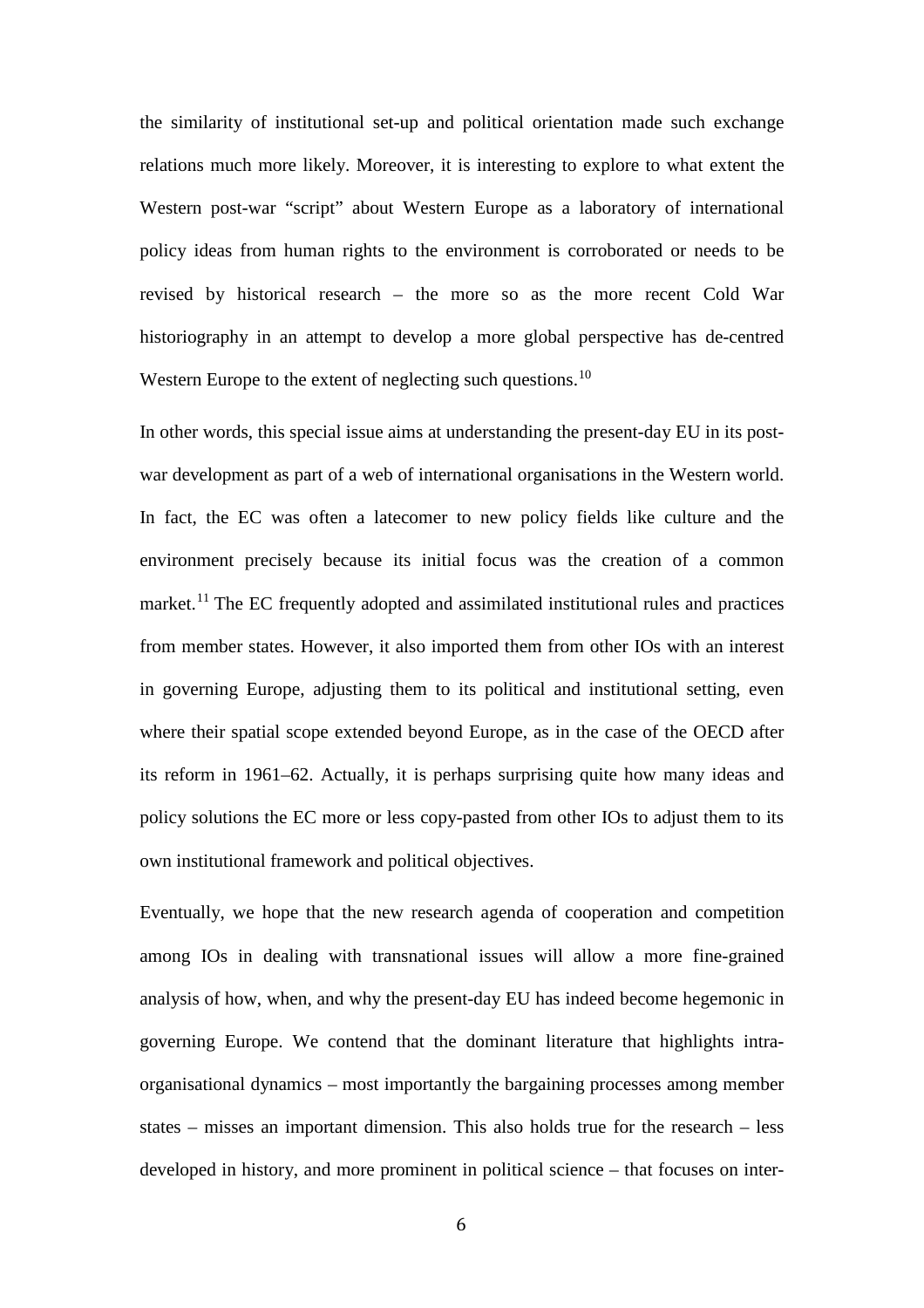<span id="page-6-0"></span>institutional dynamics or the interplay between the various institutions *within* the EU, such as the European Parliament, the Commission, and so on.  $12$  Instead, interorganisational links need more attention, since important developments in the history of the EU can only be explained through this lens.

<span id="page-6-3"></span><span id="page-6-2"></span><span id="page-6-1"></span>The agenda of this special issue thus transcends disciplinary boundaries and particularly speaks to debates in political science about today's European Union and the role of other IOs. To foster this kind of interdisciplinary dialogue, the editors have invited Thomas Risse, one of the most distinguished political scientists in his field, to comment on the findings of this special issue from his perspective. His contribution underlines the interdisciplinary basis that this special issue builds on as well as the fruitfulness of such a conversation across disciplinary divides.

<span id="page-6-6"></span><span id="page-6-5"></span><span id="page-6-4"></span>For the purpose of this special issue we concentrate on the period from 1967, when the EC's institutional merger took place, new social movements advanced new policy agendas, globalisation took off and the economic crisis after 1973 troubled Western Europe, through to 1992, when the end of the Cold War and the Maastricht Treaty transformed the role of the EC/EU quite fundamentally.

<span id="page-6-7"></span>Introducing the special issue, this article will develop the new historical research agenda of cooperation and competition among IOs and their role in European cooperation. The first section will situate the special issue within the limited existing work on such questions among historians and in adjacent disciplines, especially International Relations. The second section will then introduce the five articles and their main arguments. The third section will go on to elaborate common findings from the empirical research, especially concerning the nature of and motives for cooperation and competition among IOs and what we call the vectors for the development of policy ideas and practices and their transfer across different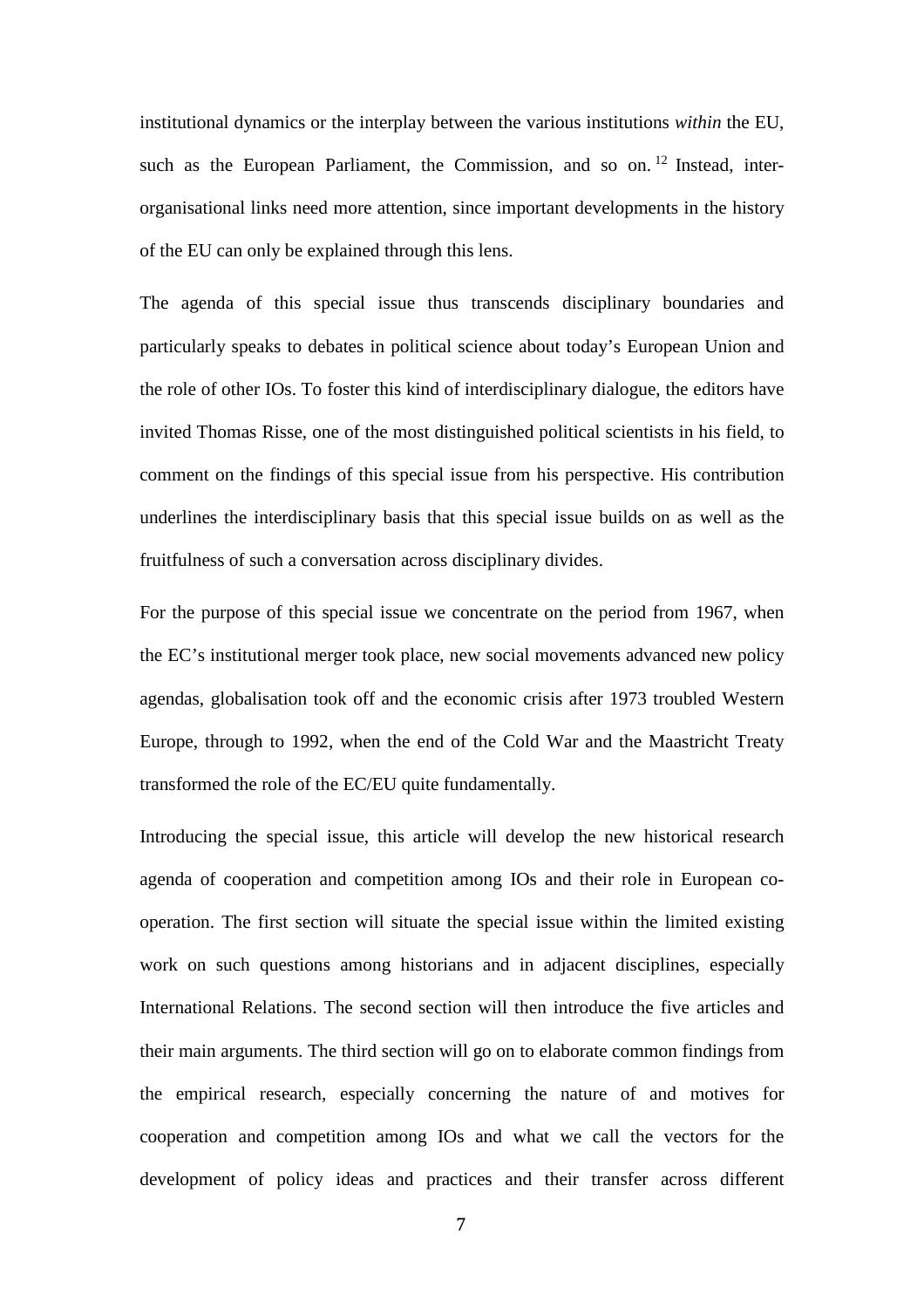institutional platforms. In conclusion, we will develop some ideas for future research on the role of IOs in governing Europe.

#### **Understanding co-operation and competition among International Organisations**

Co-operation and competition among IOs (and among transnational business organisations for setting technical standards or dividing up markets in cartels, for example) has been widespread since their origins around the middle of the nineteenth century. At the start of the First World War, 37 IOs and 466 transnational organisations existed in Europe already.[13](#page-3-12) One particularly pertinent example of co-operation and competition is the case of rail transport.<sup>[14](#page-4-0)</sup> This sector, like others using new technologies with transnational scope, was already characterised by interorganisational dynamics in the nineteenth century and in inter-war Europe.

Co-operation and competition among IOs and transnational voluntary organisations continued unabated in post-war Western Europe, when the region turned into the world's most crowded space for IOs. In fact, the growing number of IOs with horizontal functions across a number of different policy areas created even more overlap than between the League of Nations and the technical organisations of the 1920s. Some, like the Council of Europe, were set up in the first instance because of competing visions for European co-operation and integration which European states had failed to resolve in other organisations – in the case of the Council of Europe this was the virulent conflict between France and the United Kingdom over whether to limit the Organization for European Economic Co-operation (OEEC), the predecessor of the OECD created in 1948, to trade liberalisation, as the British government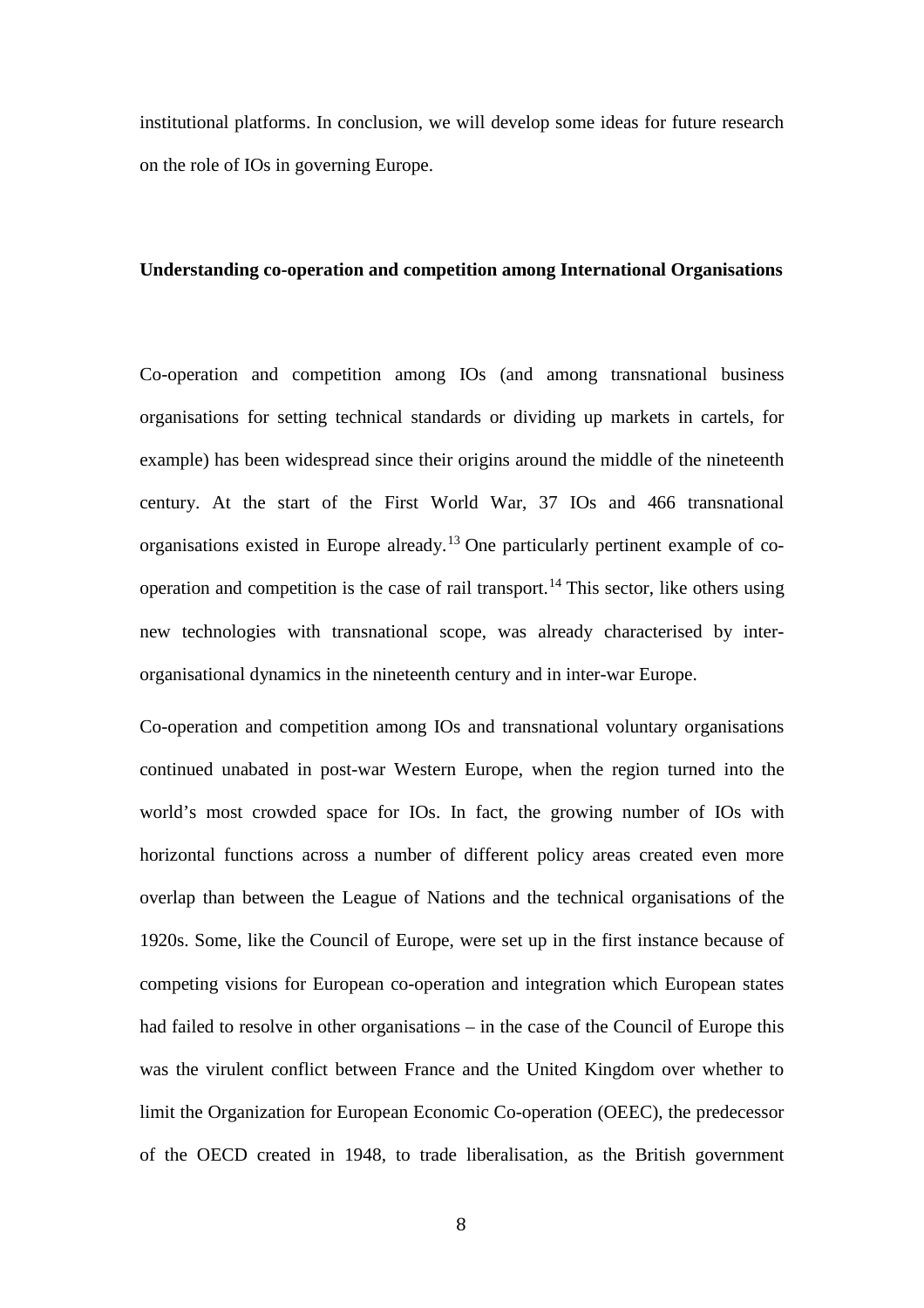preferred, or to use it as a platform for more far-reaching economic and ultimately, political integration. [15](#page-4-1) The Western European Union (WEU) is another example: evolving from the 1948 Treaty of Brussels originally signed by Belgium, France, Luxembourg, the Netherlands, and the United Kingdom, this IO with a strong focus on military cooperation soon had to coordinate with and delimit itself from NATO, created one year later. But the WEU also rubbed shoulders with other IOs. As early as the 1950s, it delegated some of its tasks in the field of cultural policy to the Council of Europe, and the meetings in these IOs were full of talk about the need to rationalise their work in order to avoid overlap and duplication.<sup>[16](#page-4-2)</sup>

Researchers of Western European co-operation and integration after 1945 will intuitively recognise the importance of such co-operation and competition. Thus, when the European Coal and Steel Community (ECSC) was founded in 1951–2, its High Authority under the leadership of Jean Monnet immediately set out to establish formal relations with existing IOs not least to buttress its own role in coordinating the member states and shaping the new organisation's external relations. Similarly, the setting up of the EEC impacted strongly on existing IOs and new ones created shortly afterwards. National administrations carefully reassessed the scope and limits of the Council of Europe, for instance, rethinking its future role on the ever more crowded stage of IOs in Western Europe.<sup>[17](#page-4-3)</sup>

The European Free Trade Association (EFTA) is another example. Founded by seven states in 1959–60, it sought to provide an alternative focus and to build bridges with the EEC after French President Charles de Gaulle's 1958 veto against a larger Western European free trade zone in line with the 1956 British initiative in the OEEC.[18](#page-4-4) After de Gaulle's 1963 veto against British EEC membership, the EEC and EFTA competed over accelerating their timetables for tariff reductions. Moreover, the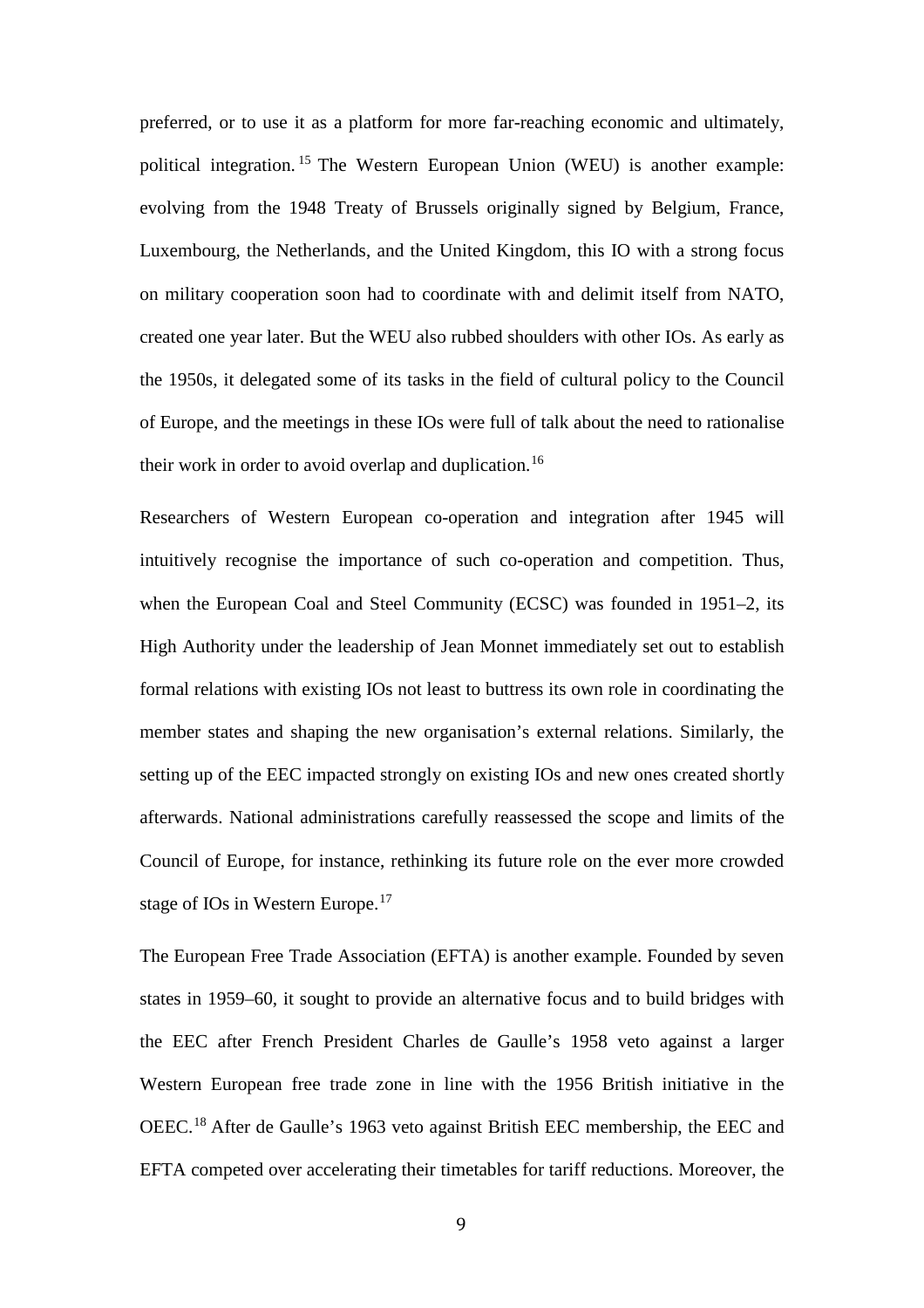Danish government leveraged de Gaulle's offer of separate EEC membership to demand (albeit without success) a kind of EFTA common agricultural policy to replicate the evolving EEC policy. Finally, in response to the 1964 surcharge crisis, when the new British Labour government illegally increased tariffs by 15 per cent across the board to reduce its balance of payments deficit, EFTA instituted an Economic Policy Committee to deal with similar disputes in the future, which was based on the OECD template and largely duplicated its activities.<sup>[19](#page-4-5)</sup>

Nonetheless, despite sometimes touching upon the theme in passing, contemporary historians of Western Europe so far have not systematically explored co-operation and competition among IOs and their impact on ideas, practices, and the transfer of policy solutions in European co-operation. Two conceptual and two more practical reasons appear to account for this. The first conceptual reason seems to lie in the character of European "integration" history as a research field which from its inception in the late 1970s remained a rather small, tightly organised field, largely focused on the history of the present-day EU.[20](#page-4-6) Moreover, much of the early research on integration history was characterised by federalist undercurrents and teleological notions (also influenced by neo-functionalist political science literature) of integration as a continuous "process" towards ever-greater "deepening" and "widening", ultimately resulting in the present-day EU.  $21$  This literature normally assumed that their alleged "supranationality" made the ECSC and the EEC creatures *sui generis*, and as a result, they were not placed in relation to other IOs or compared to them. The allegedly "advanced" character of ECSC/EEC integration seemed to make it unnecessary to identify, let alone explore, exchange relations with other IOs except perhaps for the ECSC/EEC's seemingly unilateral impact on them. Paradoxically, trying to counteract this trend in the historiography, even the economic historian Alan S. Milward, while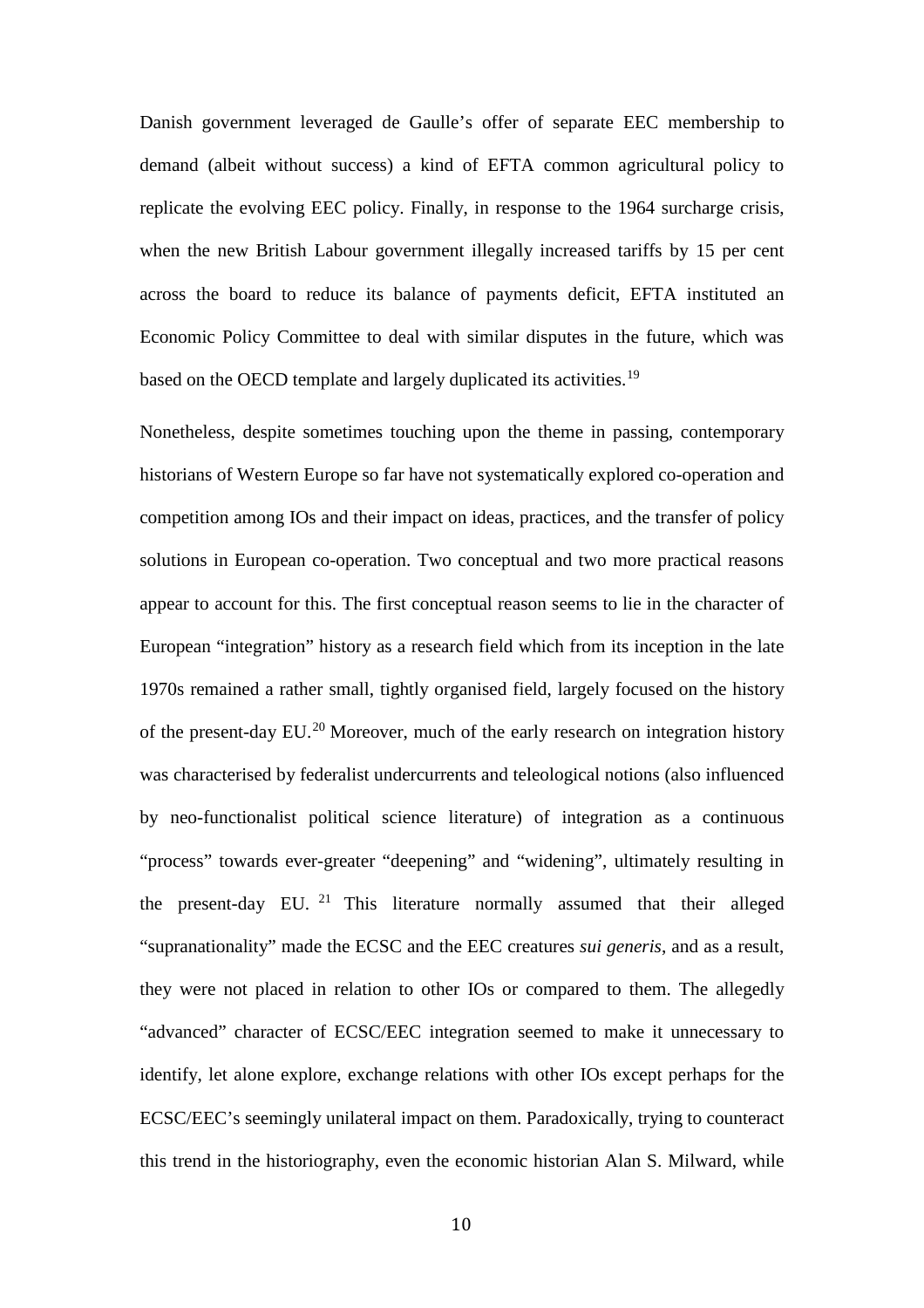advancing his notion of European integration as the result of the intergovernmental bargaining of "national interests" by member states, still focused largely on the origins of the ECSC and the EEC.<sup>[22](#page-4-8)</sup>

The second conceptual reason why inter-organisational relations among IOs in postwar Western European co-operation are understudied is the dominant if often implicit realist epistemological perspective of much of the European "integration" literature. Whether interested in national governments and their bargaining or the new "supranational" institutions and their activism, much of this literature was for a long time predominantly focused on decision-making moments: the creation of new organisations, the revision of existing treaties and, more recently, the trajectory of major policy domains such as the Common Agricultural Policy, for example.<sup>[23](#page-4-9)</sup> In contrast, the articles in this special issue are also interested in the intellectual roots of governance practices. Our approach owes a lot to cultural and transnational history in a broad sense and to their sensitivity to a history of knowledge, representations, and perceptions as well as to connections, transfers, and entanglements. This research also focuses on other phases of policy-making such as agenda-setting and policy review and implementation.

The first of two more practical reasons for the lack of more systematic exploration of the exchange relations among IOs lies in the dominant focus of the literature not just on the ECSC/EEC/EC, but also on other IOs, on the history of a *single* IO – a focus that has often been fostered by the IOs in question in an attempt to cultivate their own historical legacy. Thus, the European Commission has sponsored research based largely on oral history interviews, into its own institutional history.<sup>[24](#page-4-10)</sup> Similarly, the first and so far only, edited volume on the first years of the OEEC resulted from its decision to open its archives and apply a more liberal 15-year rule (as opposed to the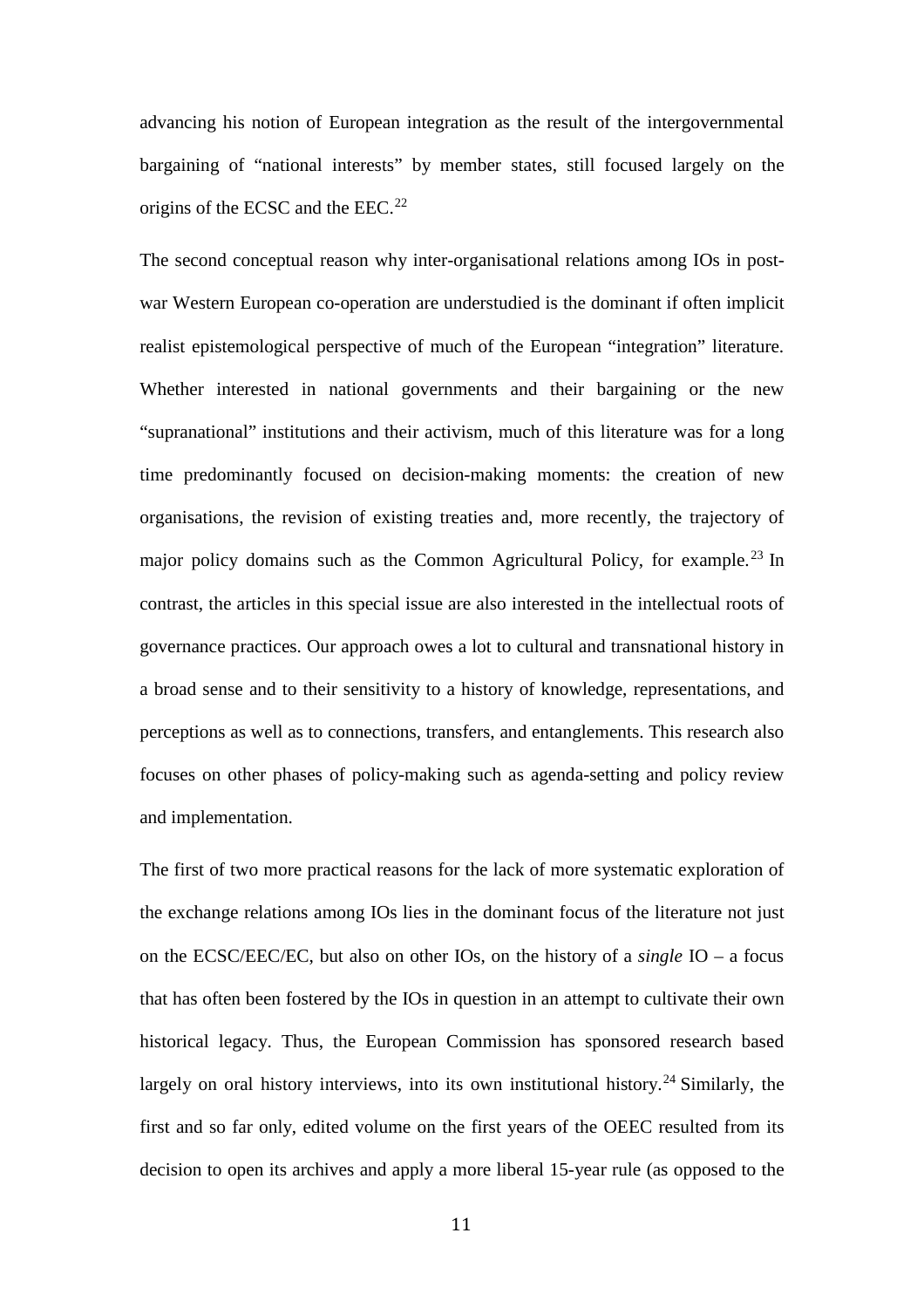customary 30) for access to its sources.<sup>[25](#page-4-11)</sup> Although the OEEC, unlike the European Commission, did not interfere in the research and publication process, it was nevertheless keenly interested in counteracting the strong pull of the EU in the early 1990s. Other IOs, including the Council of Europe, have displayed a similar interest in safeguarding their institutional memory and historical legacy.<sup>[26](#page-4-12)</sup>

The major resources needed to study co-operation and competition among IOs more systematically constitutes the second practical reason for why the theme has largely been neglected by contemporary historians of Western Europe. Studying one IO and its activities already constitutes a challenge, especially if such organisations are treated, as in this special issue, as more than a forum for bargaining among member states. In fact, IOs have agency of their own.<sup>[27](#page-4-13)</sup> Secretariats seek to carve out a role for themselves and to develop new policy initiatives, experts are heavily involved in debating issues and setting agendas, and INGOs try to propagate their ideas and interests by lobbying IO secretariats as well as member state governments and agencies. Reconstructing the interaction of multiple actors, including the governments of member states, applicant countries, and the United States as Western Europe's benign hegemon, is challenging enough for one IO alone. Tracing their networks and exchange relations across a variety of institutional venues is even more demanding. Moreover, many policy issues are interconnected, adding to the complexity of transnational governance – something that historians can perhaps only reconstruct in teamwork, which is not easily funded or compatible with the discipline's rather traditional individual mode of research and writing.

More surprisingly perhaps, research in International Relations, too, has only recently started to study inter-organisational links among IOs. Earlier research in the neofunctionalist tradition was primarily concerned with understanding incentives for IOs,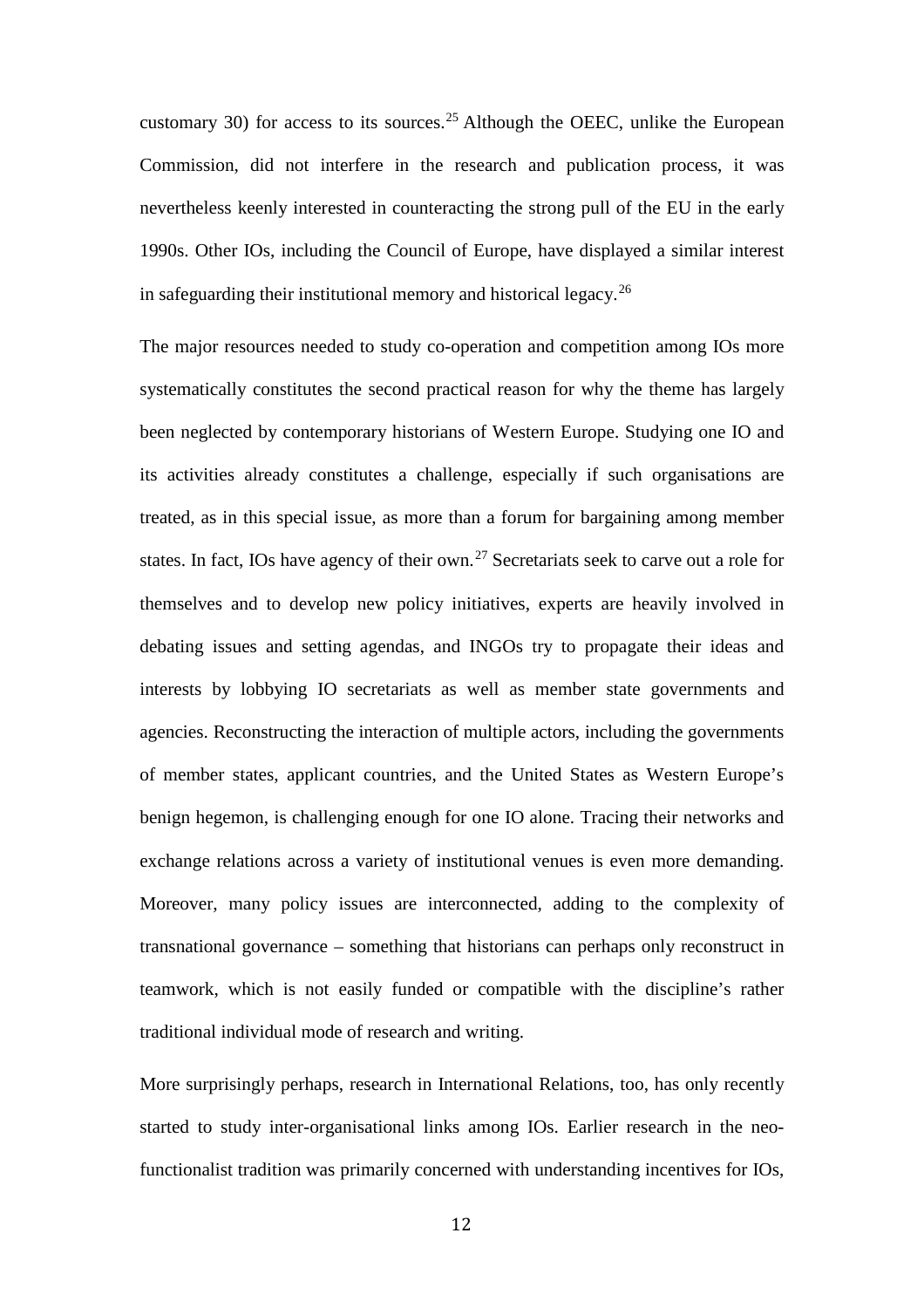especially the EC, to expand from one policy area into other, functionally connected areas. [28](#page-4-14) It also developed the notion of geographical "spill-over", which sought to explain why the EC began to attract new members soon after it was set up, with repercussions for other IOs like EFTA. This research was very much preoccupied with explaining "core Europe" integration, however. It was not open towards researching imports by the EC of policy ideas, practices, and solutions from other IOs.

Similarly, the sociological-institutionalist so-called Stanford School developed the notion of "diffusion".<sup>[29](#page-4-15)</sup> It started from the assumption that hegemonic centres (such as the EC) could develop norms and policy ideas, and then spread them to other countries, regions, and IOs, but did not actually analyse the (negotiated) transfer processes. While interested in "diffusion" via different forms of connections, its conceptualisation as a unidirectional process buttressed the notion of movement of ideas and policy solutions from one self-contained space to another, much as in the early literature on cultural transfers in the historiography of early modern and modern Europe in the 1980s and early 1990s.<sup>[30](#page-4-16)</sup> The unidirectional conceptualisation of "diffusion" actually impedes research on exchange relations as multidirectional processes of debate, negotiation and selective adoption, which result in new, hybrid institutional and policy outcomes.

The more recent International Relations literature tries to overcome these limitations. It seeks to conceptualise and trace the origins of the complexity of competition and cooperation among IOs either (in the neo-functional tradition) in spill-over from negotiations in one policy field to another, within or across IOs,<sup>[31](#page-4-17)</sup> or alternatively, in the multiplication of international agreements, [32](#page-5-0) sub-groups of member states in IOs interested in deepening co-operation and integration, [33](#page-5-1) packages combining different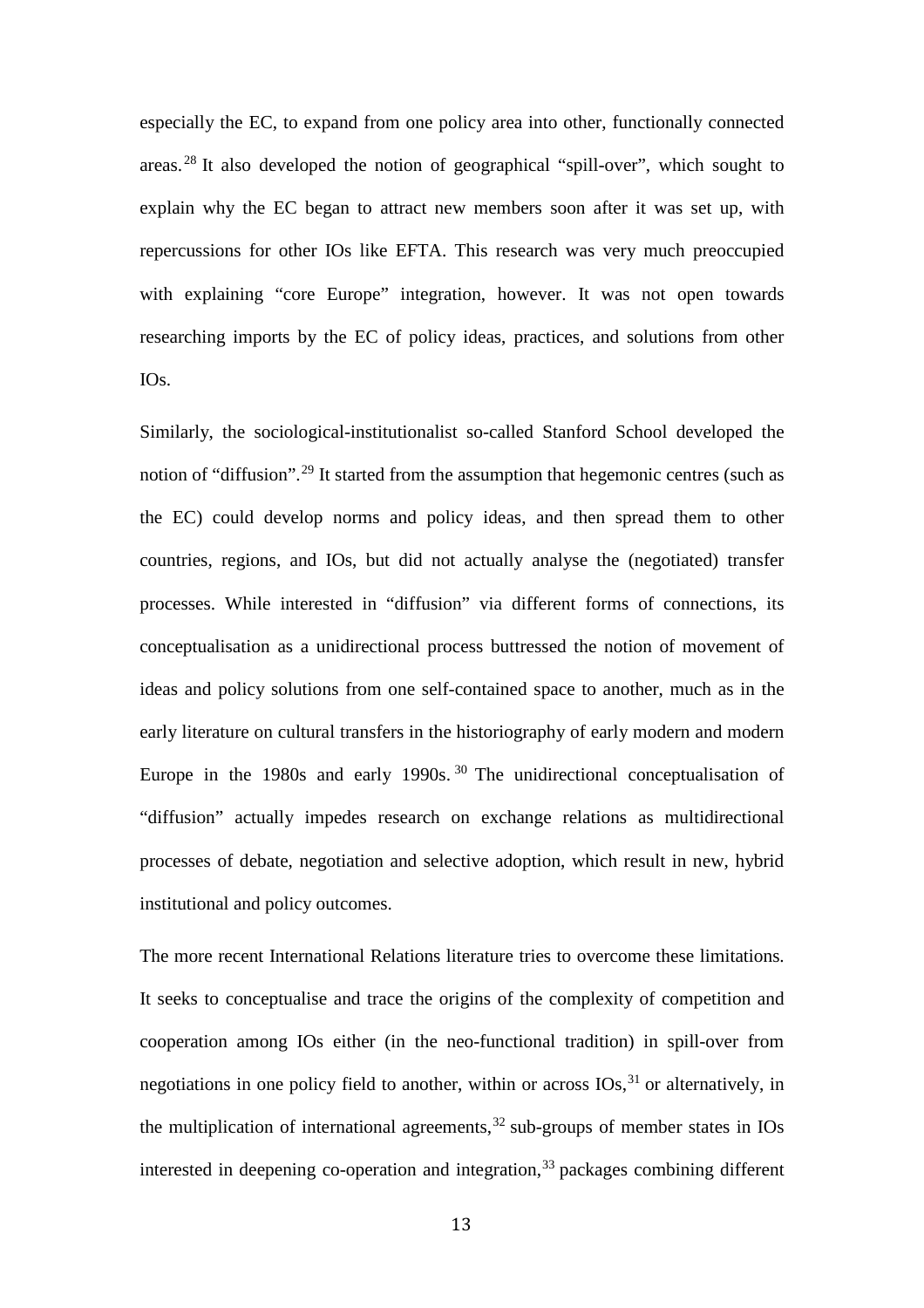agreements that link issues or policy areas across different  $IOS$ ,  $34$  or the deliberate creation of strategic ambiguity to allow governments and other actors space for interpretation drawing on different and competing sets of international commitments.[35](#page-5-3)

Other International Relations research is more interested in how the resulting complexity impacts on the strategies of actors and the implementation of international agreements. Thus, Alter and Meunier have emphasised the importance of "forumshopping" by actors for implementing agreements in different IOs which best serve their interests.[36](#page-5-4) Ultimately, such strategies can effect shifting an existing set of rules from one IO to another. This literature has highlighted what it calls the bounded rationality that characterises the strategies of different actors who operate across a variety of IOs. In other words, in an assumption that most historians will likely endorse, the complexity of international co-operation and competition is so pronounced that most actors find it difficult to assess what may be in their best interest, or to formulate rational choices in line with these interests – something that makes the development of ideas and agendas as well as the identification of and the agreement on policy solutions "more permeable", allowing for a much greater role of IO secretariats, experts, and INGOs, not just national governments.<sup>[37](#page-5-5)</sup> Thus, the role of INGOs in linking IOs and advancing policy ideas across different institutional venues is definitely one of several promising routes for future contemporary historical research in this field.

Some International Relations research has begun to utilise concepts and methods developed in other social science disciplines to explore co-operation and competition among IOs and the resulting outcomes.<sup>[38](#page-5-6)</sup> This research frequently draws on organisation studies in economics and social network analysis originally developed by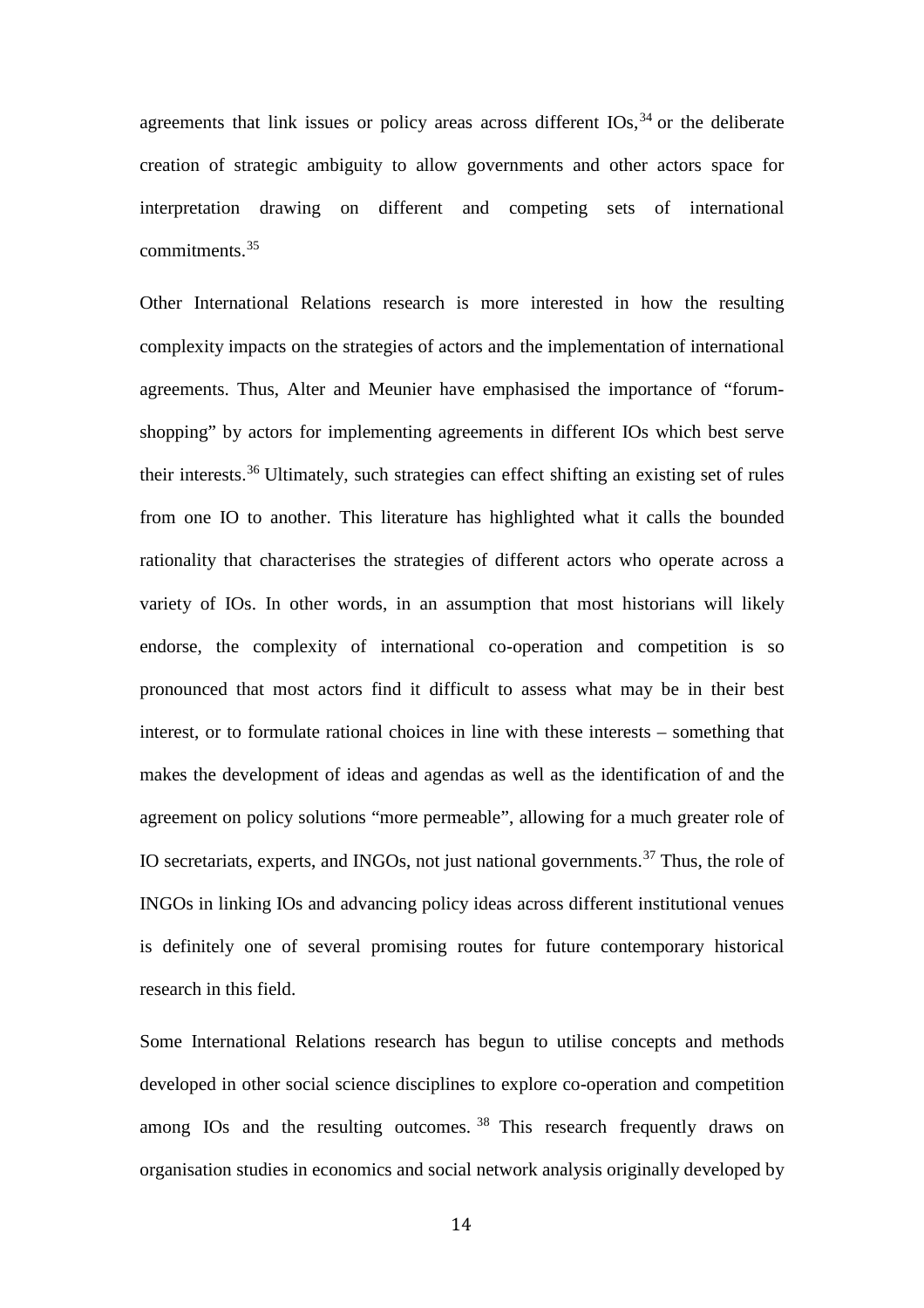sociologists. The analysis of networks of actors in transnational and international politics has of course also been used by historians including in the field of European integration history, [39](#page-5-7) although they have usually employed a less formal methodology. As Rafael Biermann has found in studying European and Atlantic security institutions, inter-organisational networking is often a response to transnational challenges that "single organizations (and states) cannot master on their own". Biermann has also highlighted, however, that such networking faces many obstacles, which in turn could also help historians explain competition among IOs and inefficiencies of policy-making instead of synergies. He argues that such obstacles include *inter alia* a history of institutional rivalry, interest in guarding one's autonomy and fear of compromise and its potential effect on the respective IO's identity.<sup>[40](#page-5-8)</sup>

Other disciplines have started to join the conversation. Most notably, legal scholars Bruno de Witte and Anne Thies have recently assessed the place of the EU in the architecture of international legal co-operation, stressing particularly the legal nature of the choices that nation-states make when choosing a specific IO to cooperate internationally.[41](#page-5-9) Legal history research has also highlighted the importance of private actors, especially firms, in mobilising EC law and fostering the organisation's legal further integration through the European Court of Justice's case law – just as individuals can appeal to the European Court of Human Rights established in 1959 to protect their rights against member state institutions. [42](#page-5-10) In contrast, IOs like the OECD, the General Agreement on Tariffs and Trade (GATT, today WTO) and NATO have formal and informal mechanisms for dispute resolution among member state governments only. [43](#page-5-11) Such legal differences, as well as the interconnections between legal orders, are often ignored by historians and other scholars. They help to explain why a certain group of actors might prefer one IO over the other; why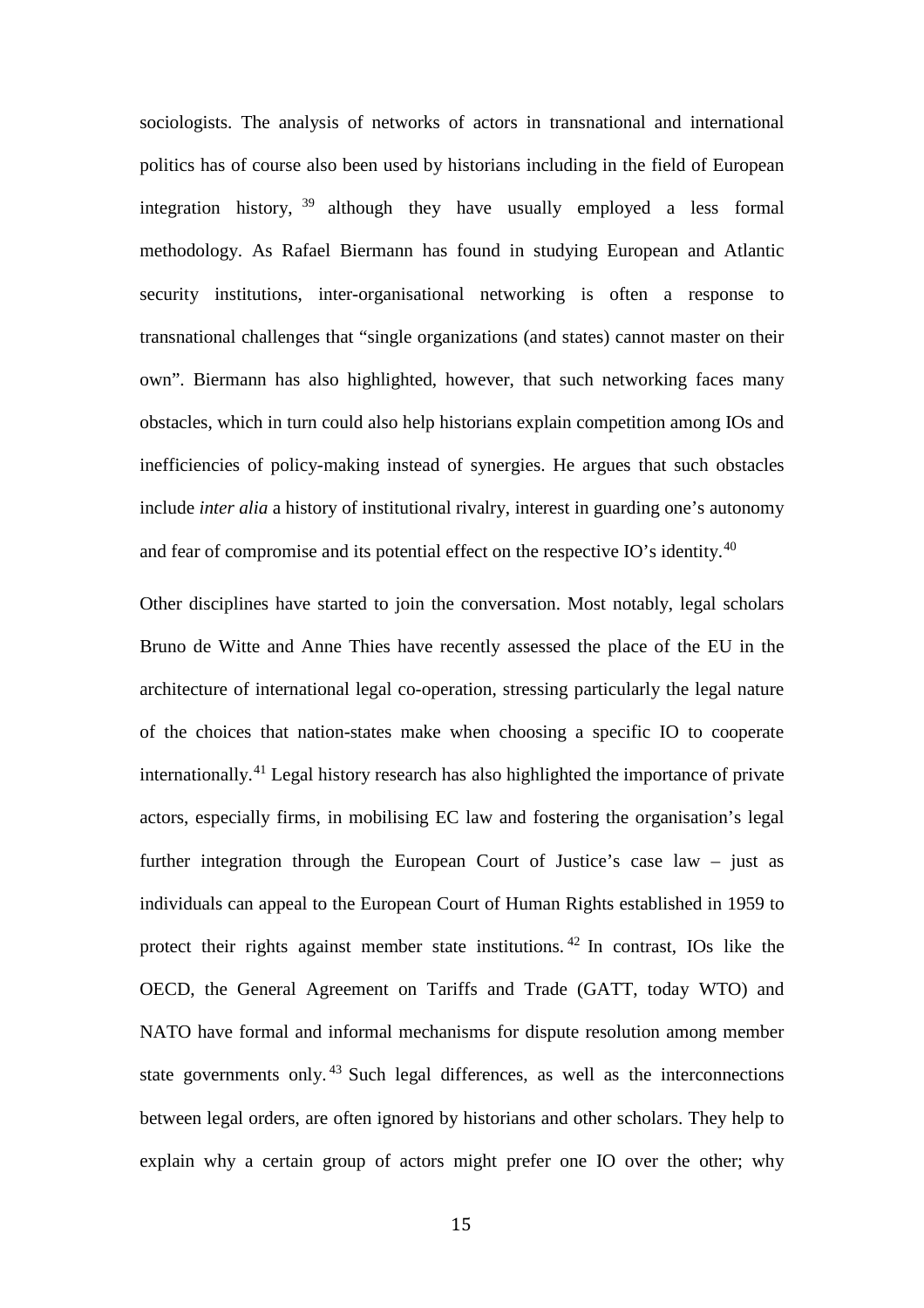disputes often play out simultaneously in several organisations with partly overlapping or competing competences; and why the ways they solve these issues differ markedly. For all these reasons, venue choice, overlap, and dependency are so crucial.

In sum, therefore, there seems be an increasing awareness of the need to stop analysing the history of the EU in isolation, and to stress the multiple links among IOs that have competed, co-operated, interacted with each other in a variety of other ways, all in an attempt to "build Europe".

## **Human rights, environment, security, culture, and regions**

This brief survey of the limited historiography and social science research has already highlighted several key motives and reasons for co-operation and competition among IOs which the authors discuss in their articles. Their combination in this form does not just reflect the merely incipient research on this key aspect of post-war European co-operation. Rather, the articles address five distinct policy challenges that loomed large on the agenda of various European IOs between the late 1960s and the early 1990s: human rights violations (Fernández Soriano), environmental degradation (Meyer), security threats and détente opportunities (Romano), cooperation in the cultural field (Calligaro and Patel), and the role of regions in European co-operation (Wassenberg). At the same time, the authors explore the collaboration between the EC and a variety of other IOs: the Council of Europe (Fernández Soriano, Calligaro and Patel, Wassenberg), the OECD (Meyer) and NATO (Romano). Finally, the articles also address the roles of different sets of actors who played an especially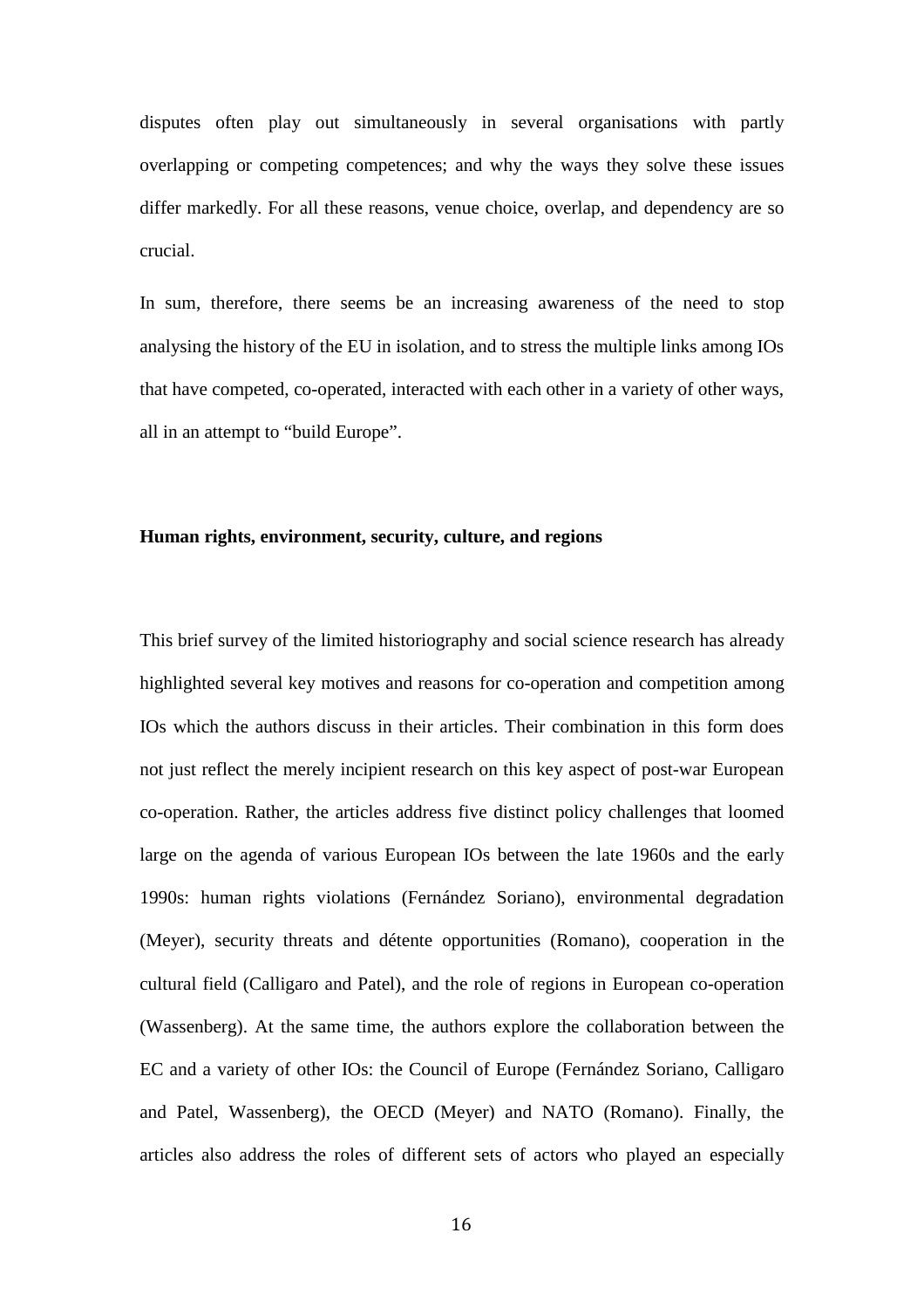influential role in linking IOs in their particular case study: national governments (Calligaro and Patel, Romano), elected and delegated parliamentarians (Fernández Soriano, Calligaro and Patel), experts (Meyer), interest groups (Wassenberg) and policy entrepreneurs (Calligaro and Patel), thus creating a fascinating kaleidoscope of forms of co-operation and competition among IOs.

Víctor Fernández Soriano investigates how European IOs developed their policies on human rights. In the early 1960s, the issue of the possible accession of Franco's Spain already helped the EEC to debate and to clarify its conditions for membership which henceforth *de facto* included a democratic constitution. Greece concluded the first association agreement with the EEC in 1961, which provided for a privileged economic relationship and the prospect of eventual membership. In April 1967, however, a group of colonels seized power. Greece was a member of the Council of Europe, alongside its association with the EEC. Parliamentarians from both IOs' assemblies pushed for a strong response to human rights violations by the colonels' regime, with the aim of imposing sanctions on the new military dictatorship.

Fernández Soriano demonstrates that the Parliamentary Assembly of the Council of Europe was the driving force in this process. Examining the inter-organisational dynamics between the two European IOs, he argues that the EC imported policy positions and normative ideas from the Council of Europe. This transfer was greatly facilitated by individual parliamentarians. It prepared the ground in the EC/EU for an emerging human rights agenda, so-called conditionality for formalised membership conditions and its policy of foreign aid for developing countries. All the while, the protagonists in this battle were able to draw on the normative framework of the wellestablished United Nations Declaration on Human Rights proclaimed by the UN General Assembly in Paris on 10 December 1948 already.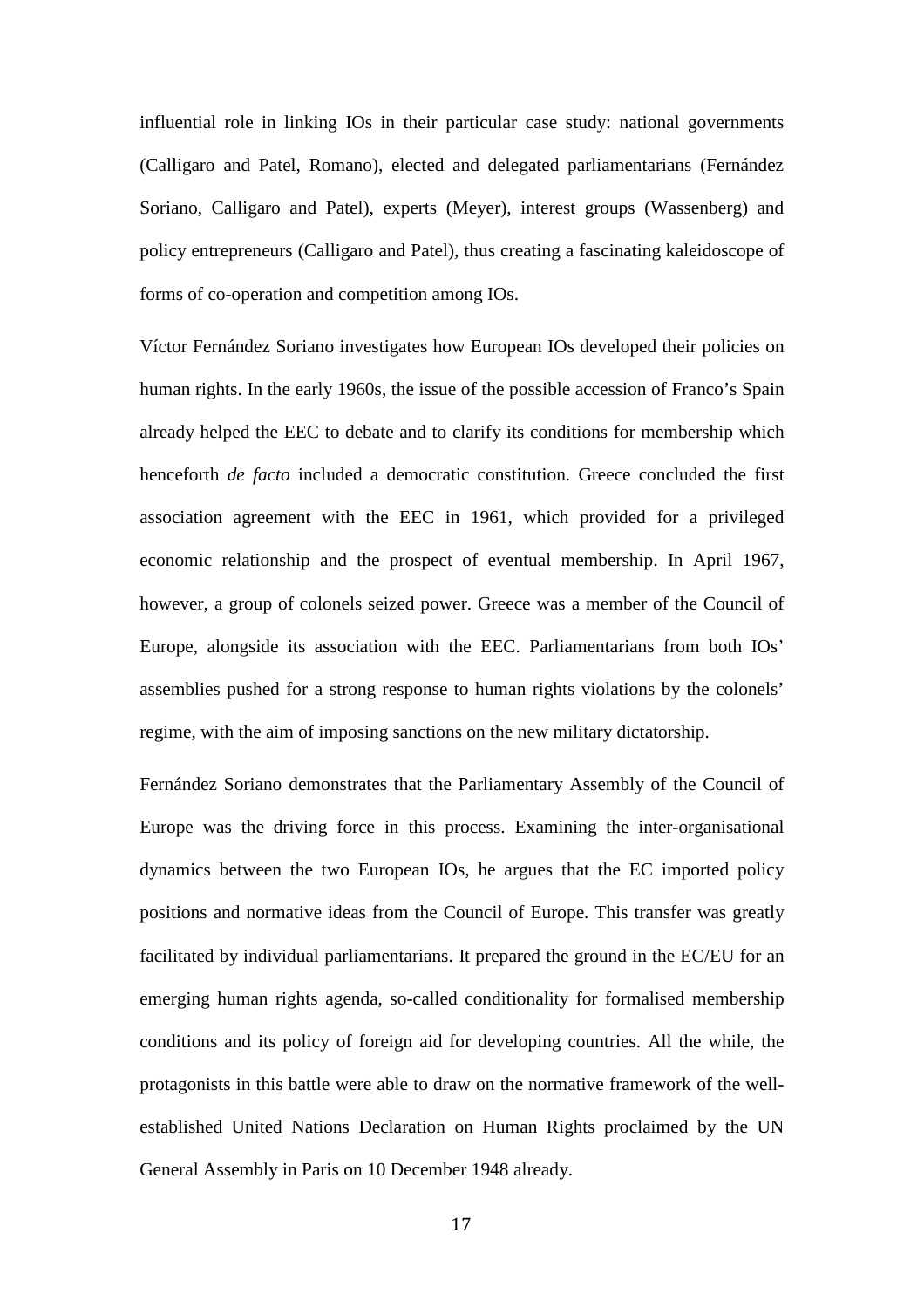Environmental degradation constituted another new policy challenge for  $IOS<sub>44</sub>$  $IOS<sub>44</sub>$  $IOS<sub>44</sub>$  By the late 1960s, specialised IOs had been dealing with environmental protection issues for some time. Concerns about the consequences of the growing use of chemicals in agriculture, the short-term risks and long-term impact of nuclear power, and other environmental threats motivated the environmental protest movements and stirred IOs into activity. With most environmental issues like air and water pollution being transnational in character, the United Nations organised the Conference on the Human Environment in Stockholm in 1972.[45](#page-5-13) Other IOs ranging from the Council of Europe and NATO to the OECD and the EC also became active in the new policy field.

Jan-Henrik Meyer focuses on the discussion and definition of the Polluter Pays Principle (PPP), which became enshrined into environmental policy almost simultaneously in the OECD and the EC in the early 1970s. Meyer explores the multiple avenues for the transfer of underlying policy ideas and for the definition of the PPP. He shows how experts and expertise played a key role in the selection of particular policy concepts. At the same time, the respective IO's institutional set-up and political context largely determined how the PPP was adapted. In fact, the OECD, despite its focus on economic liberalisation, ended up with a more environmentoriented definition of the PPP. In contrast, the interests of businesses concerned with the possible costs of a stricter PPP definition and implementation prevailed in the EC, which initially adopted a more loosely defined approach.

While in the fields of human rights and environmental protection the EC initially received new policy ideas more than shaping and exporting them, in security of all policy areas, paradoxically, it sometimes succeeded in developing new ideas and inserting them into other IOs, as Angela Romano demonstrates. After all, within the Western world defence and security constituted core competences of NATO created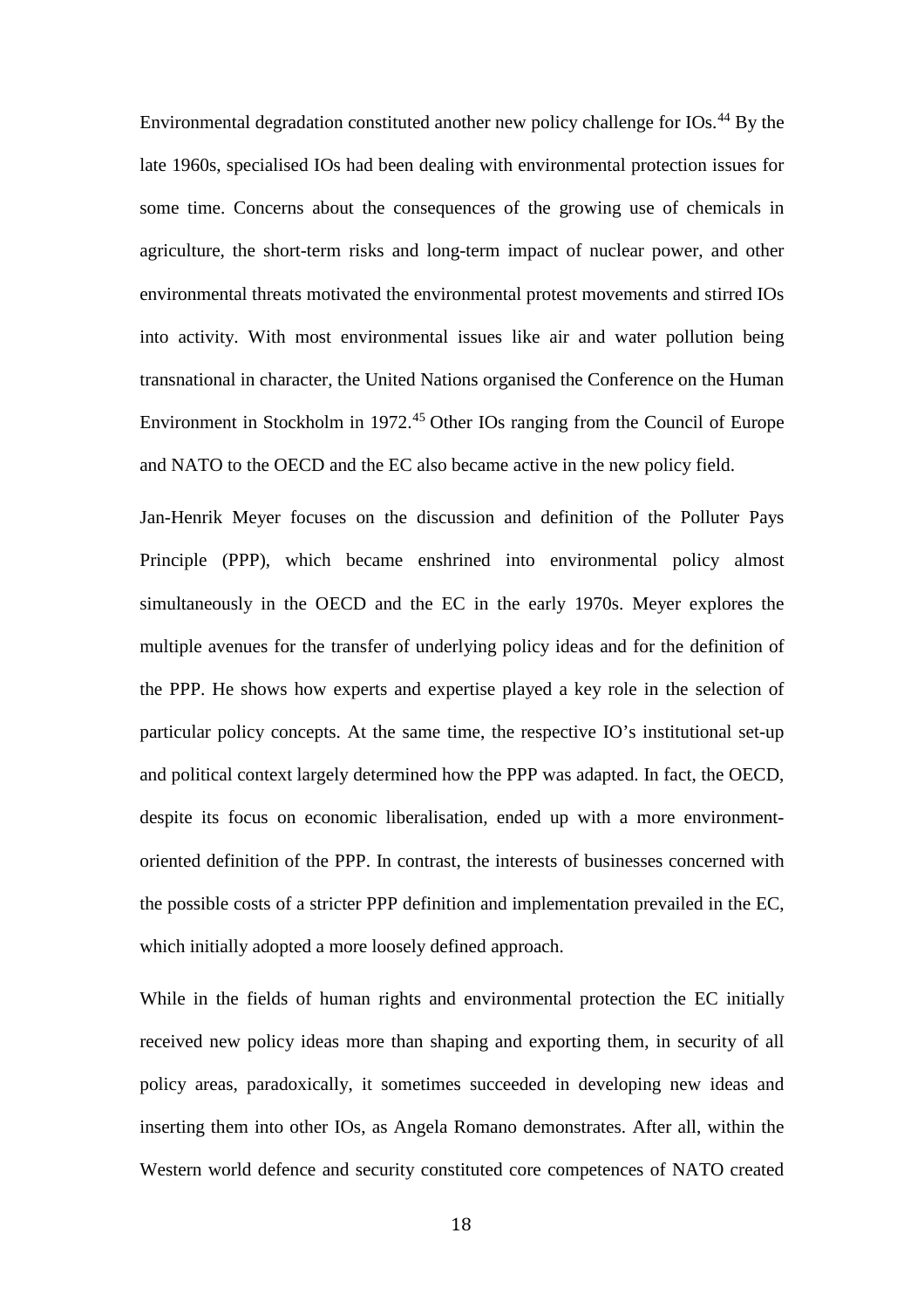in 1949. EC countries including the United Kingdom, which joined in 1973, and not just France, shared a keen interest in developing a common approach to foreign policy challenges. Already in the process leading up to the 1975 Helsinki Final Act, this induced the EC member states strongly to coordinate their positions.<sup>[46](#page-5-14)</sup>

In the early 1980s, the EC expanded its cooperation to encompass disarmament issues. Romano explores how the EC's foray into disarmament provoked competition and co-operation with NATO. She reveals the EC origins of the proposal for a Conference on Disarmament in Europe and how EC member state governments and leading politicians like the French President Valéry Giscard d'Estaing and the German Chancellor Helmut Schmidt succeeded in implanting it in NATO. In an era of new East-West confrontation following the Soviet Union's 1979 invasion of Afghanistan, and of growing transatlantic tensions in the wake of Ronald Reagan's election to the US presidency, the EC collectively sought to avoid further escalation between NATO and the Soviet bloc to protect as best as possible the notion and practices of 1970s détente.

With its strong focus on economic integration from its inception in the 1950s the EC had no formal competences in the field of culture. In contrast, cultural co-operation had been a core activity of the Council of Europe since its creation in 1949. Together with the United Nations Educational, Scientific and Cultural Organization, the Council of Europe therefore initially dominated multilateral co-operation, alongside bilateral agreements on cultural exchange as contained in the 1963 Elysée Treaty between France and Germany.<sup>[47](#page-5-15)</sup>

In their article, Oriane Calligaro and Kiran Klaus Patel explore the incremental process through which the EC eventually became the key IO in fostering cultural co-operation by the end of the Cold War.<sup>[48](#page-5-16)</sup> They explore two case studies: for the 1970s,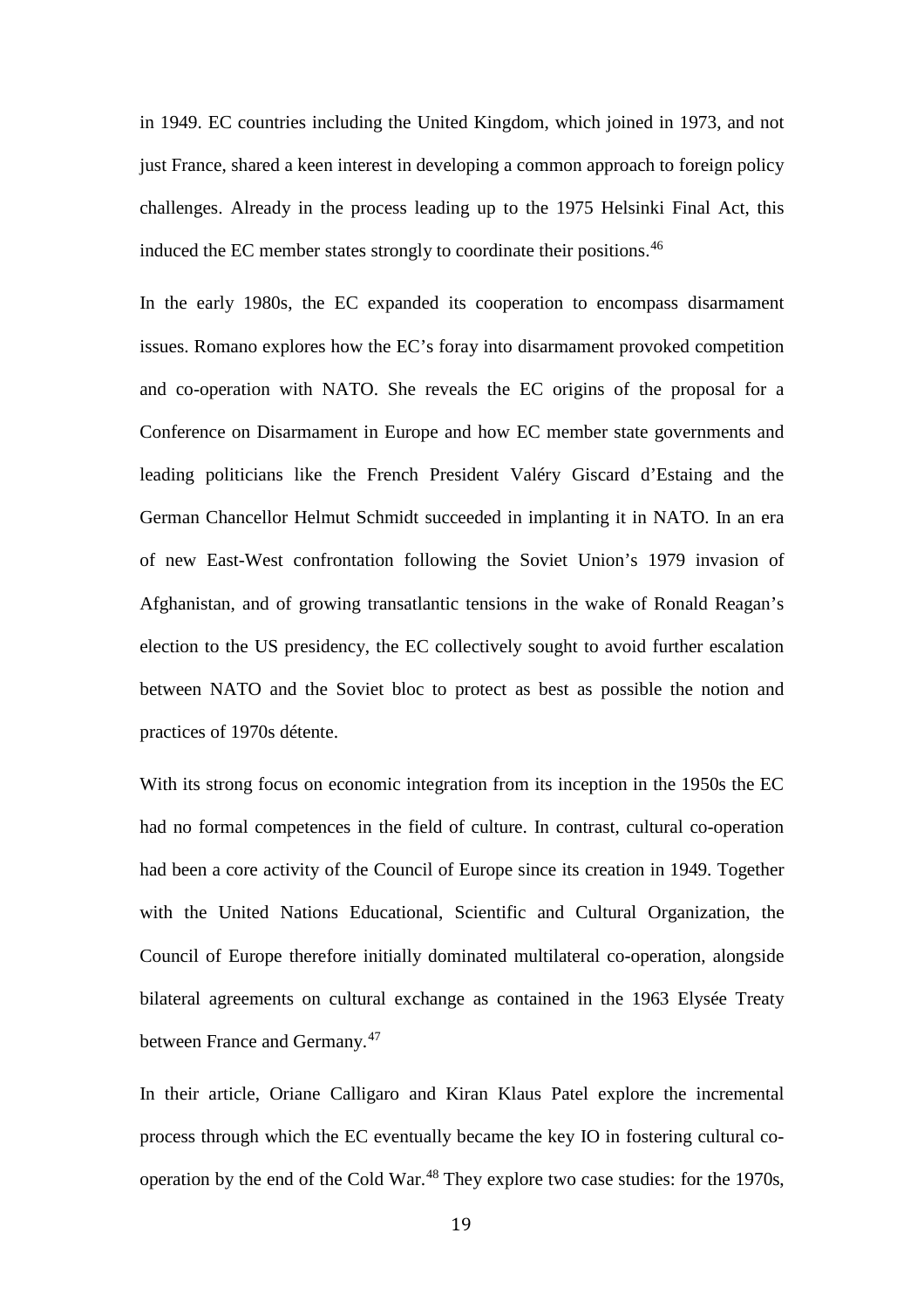the debates about cultural heritage and the European Architectural Heritage Year; and, for the 1980s, the development of a European audio-visual policy. In both cases, the Council of Europe took the lead as a laboratory for developing ideas and policies later adapted by the EC for its purposes. As Calligaro and Patel argue, its governance structure, financial resources, market integration and generally increasing competences allowed the EC to become a much more significant player in the field of culture.

Similarly, the Council of Europe also preceded the EC in promoting co-operation among local and regional authorities. It established a regular conference forum as early as 1957, where local actors and associations were represented and tried to influence emerging European regional policies.[49](#page-5-17) Birte Wassenberg analyses the links between the Council of Europe and the EC in the development of regional policy from the 1970s through to the early 1990s. She focuses on three vectors for the transmission of ideas and policy solutions: institutional co-operation between the two IOs; competitive bargaining among a variety of local and regional groups; and intensive lobbying of the EC.

Wassenberg shows how the EC sought to buttress its strong position in inter-IO relations by strategically limiting direct dialogue with the Council of Europe. Thus, formalised co-operation between the two IOs, their committees, and involved experts was not the most important transmission belt for the transfer of ideas and policy solutions. Rather, local and regional authorities worked closely together across regional and national borders. Their networking was geared towards ensuring that they would be closely associated with, and able to shape the evolving European regional policy. From 1988 onwards, these networks shifted their attention more and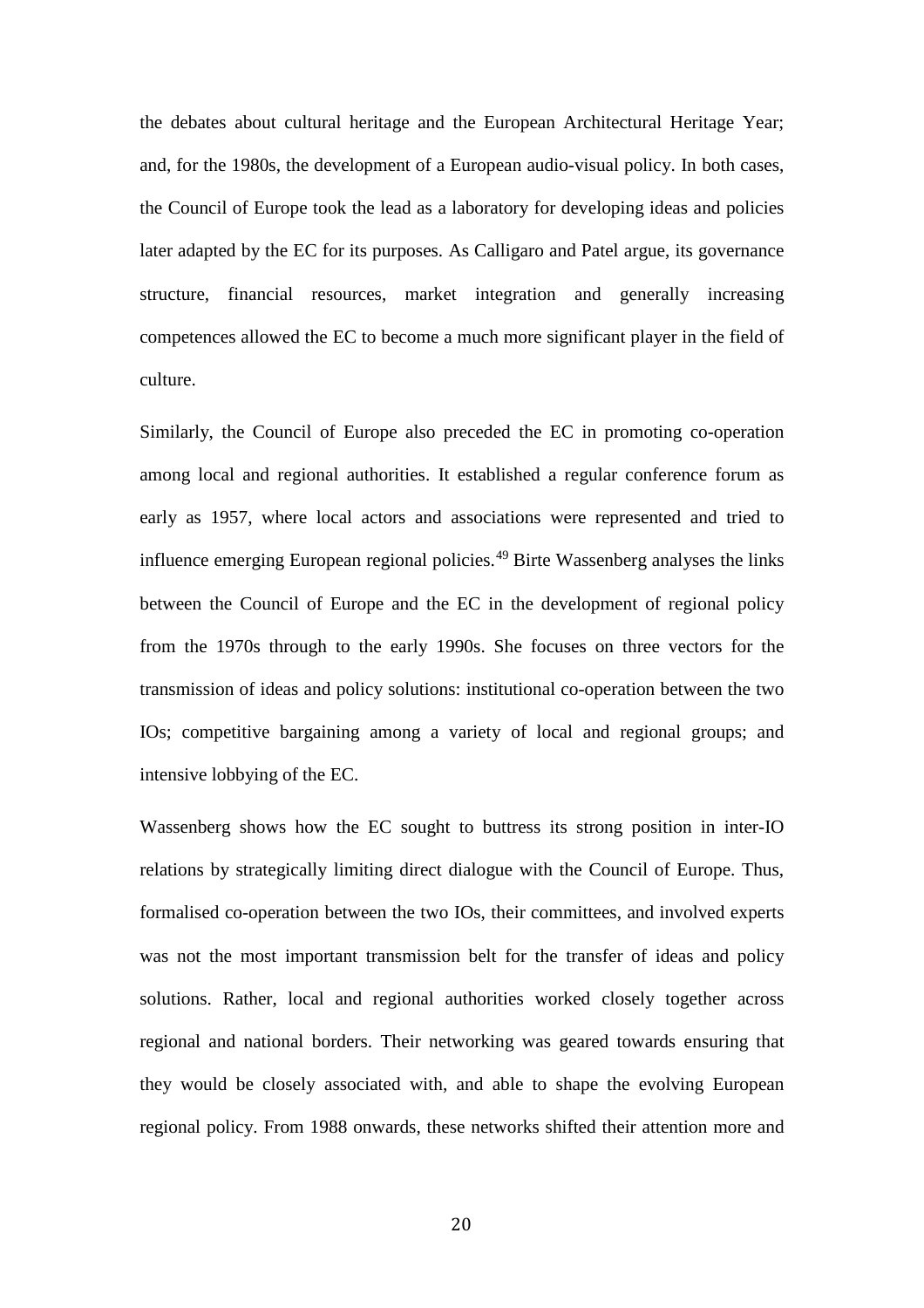more from the Council of Europe to the EC, not least because of the prospect of receiving direct funding from the European Commission.

#### **Co-operation and competition: vectors of transfers**

The five articles together with Thomas Risse's comment in this special issue provide fascinating insights into the vectors of cooperation, competition, and transfer among European IOs. Three vectors are of particular importance: ideas, actors, and institutions.

The authors do not conceptualise ideas as intellectual discoveries or discourses of a general nature. Instead, they are keenly interested how ideas are connected to social, economic, and political developments in Europe. More concretely, the authors inquire into how IOs have contributed to developing ideas to inform policy solutions to shared problems, and how such policy solutions have been negotiated, stabilised, and implemented.

Several authors stress the importance of public debate and pressures for how IOs have identified policy issues and sought to address them. Thus, despite the fact that the European Convention for the Protection of Human Rights and Fundamental Freedoms dated from 1950, the Cold War rationale often overrode human rights concerns in the treatment of Western authoritarian regimes. The colonels' establishment in 1967 of a new dictatorship in Greece, the apparent cradle of European democracy, however, was sharply criticised in Western Europe. As Fernández Soriano demonstrates, the resulting public pressure for counter-measures against the new regime drove and buttressed the strongly critical response by elected parliamentarians in the assemblies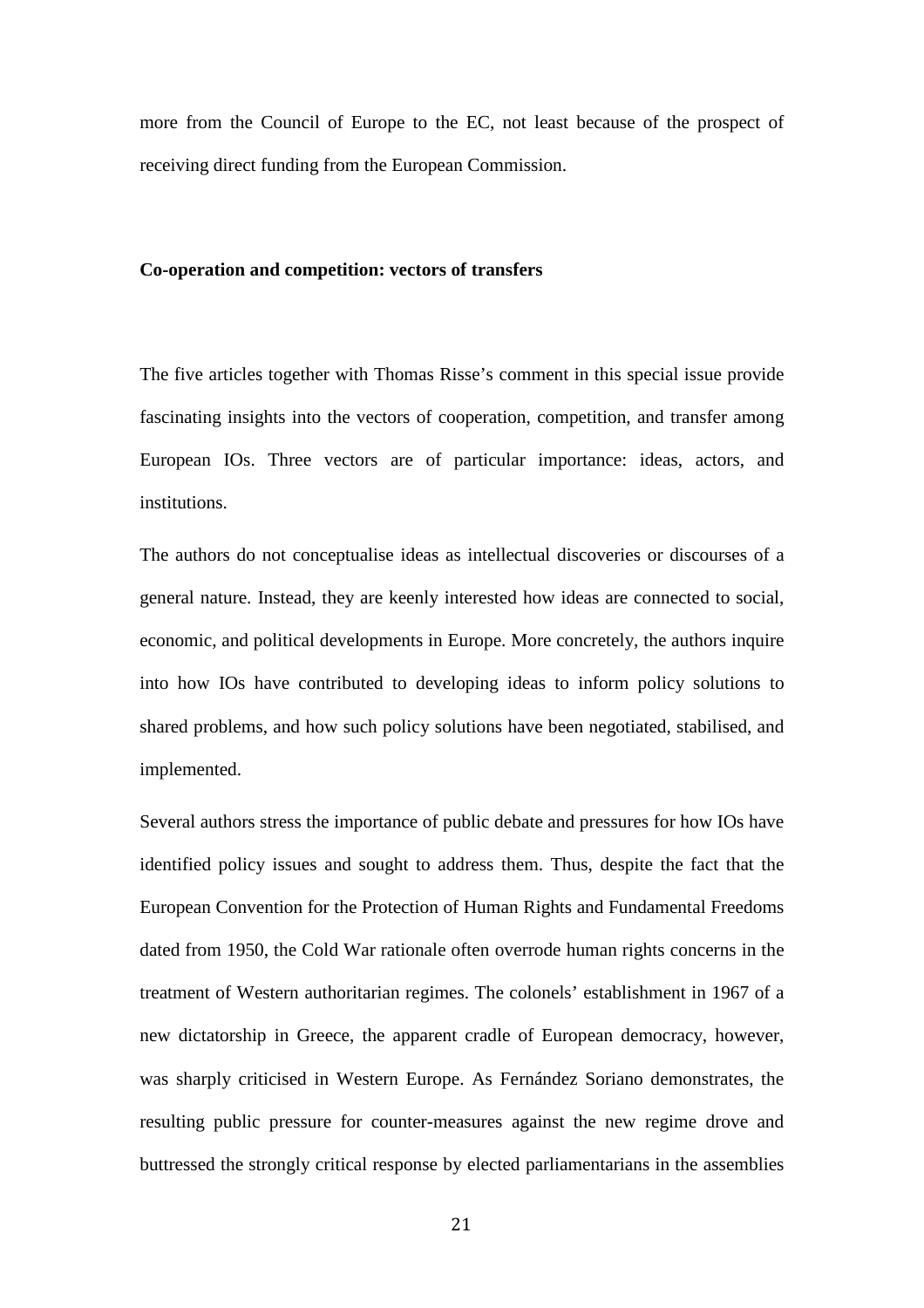of the Council of Europe and the EC in the following years. Similarly, as Meyer demonstrates, the new environmental movement forcefully demanded stronger protection measures. Apocalyptic visions of the future of mankind as in the Club of Rome's 1972 report created pressures on IOs as well as their member states to take up this new policy challenge effectively if they wanted to remain relevant.<sup>[50](#page-5-18)</sup>

Other pressures were of a more institutional nature. Thus, the strengthening of the role of regions in the Maastricht Treaty that created the EU was at least in part induced by the lobbying of local and regional authorities, as Wassenberg shows. At the time, their preferences reflected far more widespread concerns about the future of the regions in a more integrated Europe. Based on strong identities, existing constitutional rights, and public support, local and regional authorities pushed for the EU to buttress ongoing decentralisation processes in highly centralised member states like France and to protect their competences in federal states like Germany. The new notion of a Europe of the regions complemented their interest in access to funding for regional development. Ultimately, this also provoked the shift in the primary focus of local and regional authorities from the Council of Europe to the EC.

In this broader societal context, politicians and experts formulated policy responses and concrete proposals for action by IOs and their member states. In the case of the Greek human rights violations the options were clear enough: suspension of membership in the Council of Europe, which the colonels pre-empted by leaving the organisation, and the suspension of the EC's association agreement. Parliamentary fact-finding missions to Greece prepared the decisions on these issues. Other authors study the formation of broader policy principles like the Polluter Pays Principle in the case of Meyer and the proposal for a Conference on Disarmament in the case of Romano, or of concrete policy initiatives like the EC's expansion into audio-visual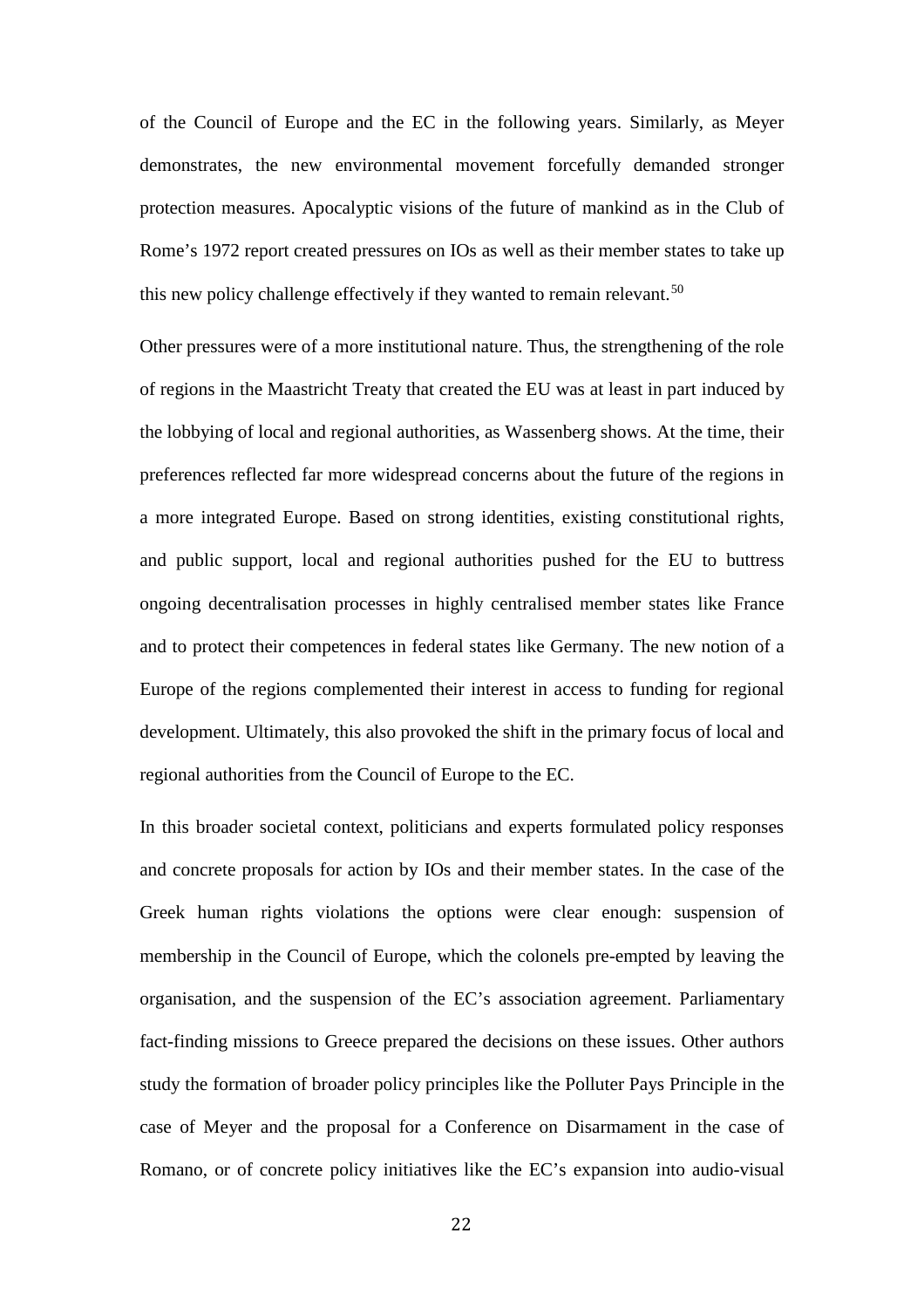policy in the case of Calligaro and Patel. While these policy ideas were politically contested, IO and member state officials and diplomats as well as external expert advisors nevertheless played an important role in developing and transferring them among IOs.

These and other actors themselves constituted a second vector for co-operation and competition among IOs and the transfer of policy ideas and solutions. Despite their limited focus on particular policy issues, the articles in this special issue underline the extraordinary diversity of actors capable of initiating such transfers. Their findings clearly contradict simplistic notions in realist International Relations theory and traditional diplomatic historiography of states and governments as the only relevant actors in international politics.

States and governments matter, of course, especially in foreign policy as Romano shows in her article on co-operation and competition between the EC and NATO. Following the 1970 Davignon Report the EC member states sought to enhance their foreign policy co-operation through the creation of the European Political Cooperation (EPC) mechanism, [51](#page-5-19) which they used effectively to co-ordinate their policies in the Helsinki process during the first half of the 1970s. In the 1980s, as Romano demonstrates, the governments drew on the EPC as a vehicle for protecting the notion and practice of détente. After the opening in the Soviet Union from 1985 onwards, they finally succeeded in getting the US administration to align itself with the EC preference for a Conference on Disarmament in 1987. In the case of détente leading politicians fostered cooperation among IOs to facilitate the transfer from the EPC to the NATO context. Below the level of political decision-making, officials and experts may have played a role in advancing and transferring policy ideas between the EPC and NATO, but they are not the focus of Romano's article, which concentrates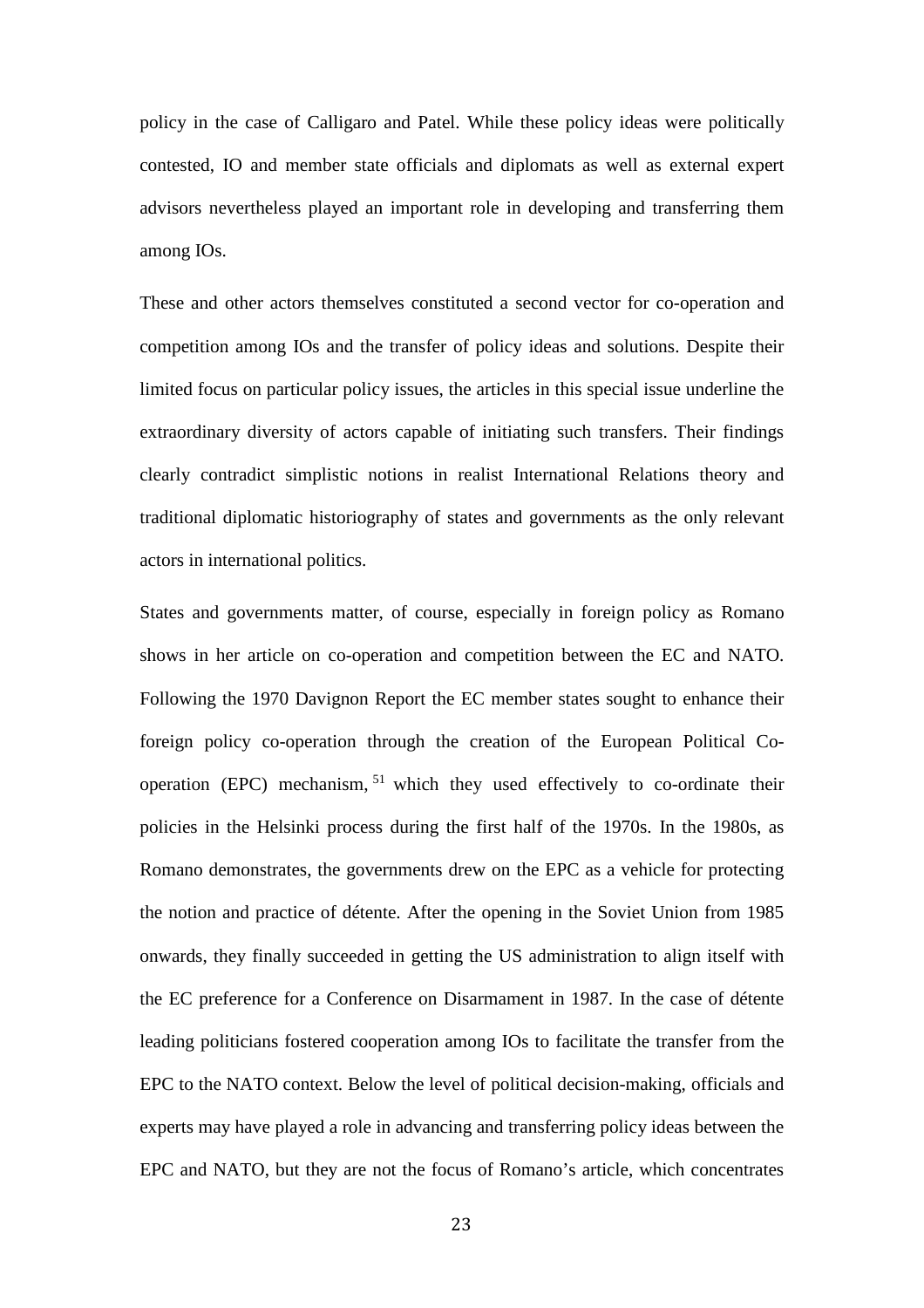on understanding interaction among governments. Calligaro and Patel also show how member state governments had very different priorities for developing audio-visual policy through the Council of Europe and the EC, something that impacted strongly on the institutional and policy choices.

Regarding other issues, however, multiple other actors were influential. In the case of regional policy, Wassenberg demonstrates the great importance of local and regional state actors, not national governments. Fernández Soriano shows how elected parliamentarians without a government role strongly influenced government responses in the Council of Europe and the EC to Greek human rights violations. In environmental policy, economists and natural scientists sought to shape the definition of the PPP drawing on their expertise and public pressure for tighter environmental regulation emanating from grassroots movements and INGOs – pressure that they often generated themselves through close co-operation with these organisations to foster their vision of environmental protection. As in the case of the OECD and the EC, experts were frequently active across a variety of IO venues, which made it comparatively easy for them to pick up ideas and policy solutions in one context and transfer them to another that appeared more promising for a particular form of implementation.

It becomes clear across the articles in this special issue, moreover, that individuals with a high level of commitment to a certain cause were often important for developing a particular agenda and linking IOs. This is a finding of fine-grained historical research that is often lost on International Relations scholars who tend to prioritise structure over the agency of individuals, as they would put it. Where this literature has addressed the role of individuals it has called them "policy" or "norm" entrepreneurs with particular forms of social capital, to use Bourdieu's language.<sup>[52](#page-6-0)</sup>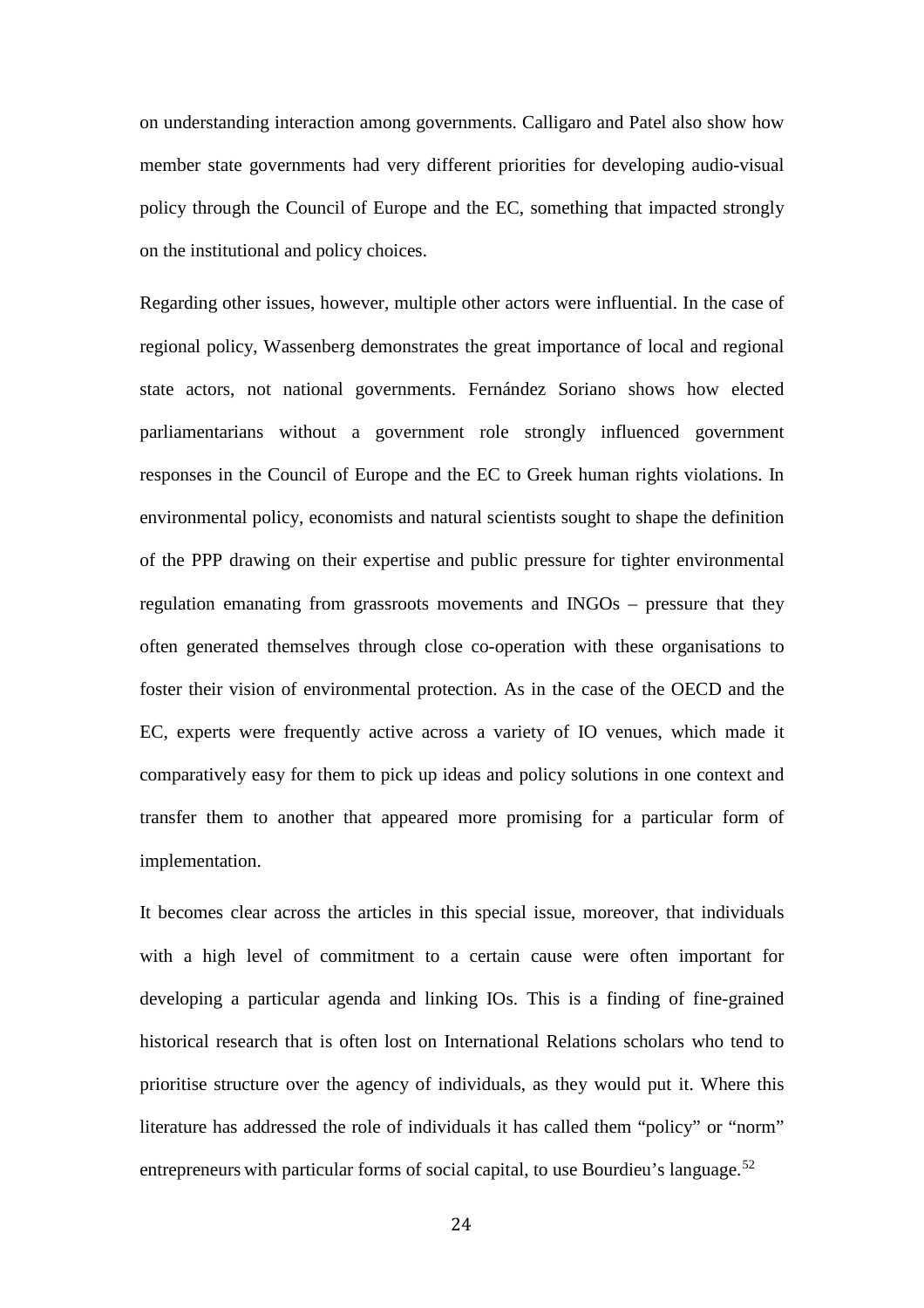The authors give multiple examples of such individual entrepreneurship. Thus, Calligaro and Patel analyse the role of Duncan Sandys among others, the co-founder of the United Europe movement in Britain after the Second World War. He helped link the Council of Europe and the EC in his attempt to protect Europe's architectural heritage and to develop greater EC activism in the field of culture. As Fernández Soriano shows, parliamentarians were sometimes able to advance and implement their initiatives when they acquired executive roles, as in the case of Edoardo Martino who entered the EC Commission in 1967 or Max van der Stoel who became Dutch foreign minister in 1973.

The IOs themselves, their institutional set-up, competences, and working practices constitute a third vector for co-operation, competition, and transfers. Thus, their limited financial resources and formal competences induced the Council of Europe and the OECD to develop into laboratories for the discussion of new policy ideas and solutions. In the case of the OECD in particular, exporting such new ideas to other IOs and member states was, and still is, a crucial source of its own institutional legitimacy. The Council of Europe, too, has often acted as a forum for policy deliberation. It had a more competitive relationship with the EC, however, not least because it was also a European IO without non-European membership.

To secure space for themselves in the European and global co-operation and competition, IOs normally crafted specific institutional mechanisms for establishing themselves in a new policy field. Thus, as Meyer explains, the OECD, despite its primary mission of economic liberalisation, was the first IO to establish a separate environmental committee, although this choice also entailed the danger of segregating and marginalising rather than "mainstreaming" environmental concerns within the organisation. [53](#page-6-1) IOs frequently expanded into new policy areas without possessing a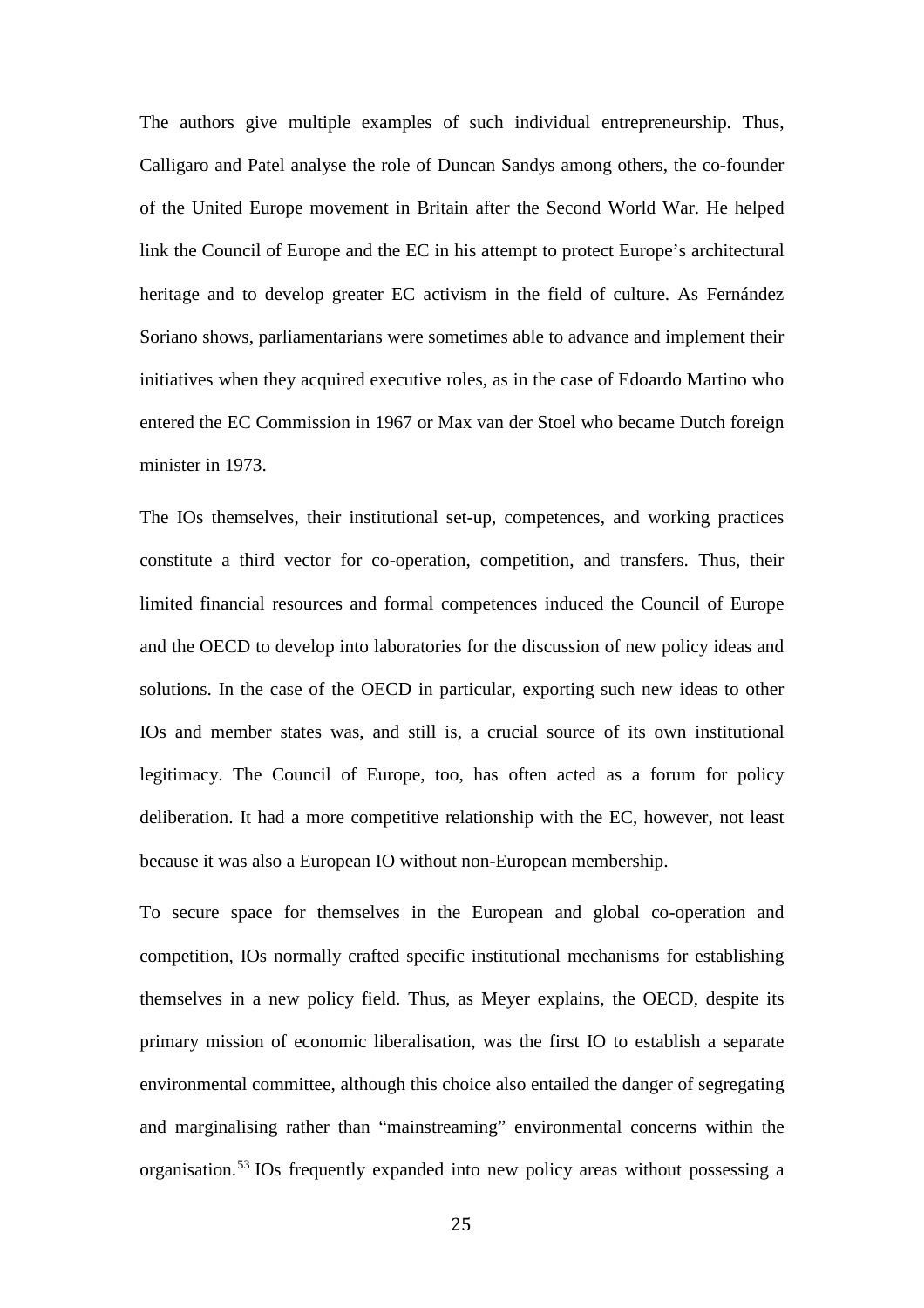formal competence. This is true of the EC, which developed the 1973 Environmental Action Programme but only acquired formal competence for environmental policy with the 1987 Single European Act. In the peculiar case of the OECD, the collective representation of the EC by the European Commission from 1962 onwards, alongside the member states, created another institutional vector for debate and transfer from one IO context to another. In the meantime, the Lisbon Treaty has given the EU a legal personality of its own under international law. This actually makes it more like a state (which can operate inside IOs) rather than just being an IO, with its own member states.

Three key characteristics contributed to the EC's particular strength in its relations with other IOs during the period from 1967 to 1992: its focus on market integration, its legal integration, and its financial resources. To begin with, the EC's original focus on creating a customs union and a broad internal market created functional connections with other policy areas, or at least allowed actors to claim such connections and use them as an instrument for expanding the EC's policy remit and developing new initiatives. The European Commission pro-actively sought to identify new policy fields to strengthen the EC, but also its own institutional role within it. This was the case for the environment, for example, as Meyer shows. Here, the European Commission could claim to be in the vanguard of policy-making to protect citizens from environmental hazards like pollution. As Calligaro and Patel highlight, however, market integration also provided an opportunity for the European Commission to expand into the field of culture. With the support of the Court of Justice it claimed that cultural products could not enjoy a blanket exception from the rules of the internal market.<sup>[54](#page-6-2)</sup>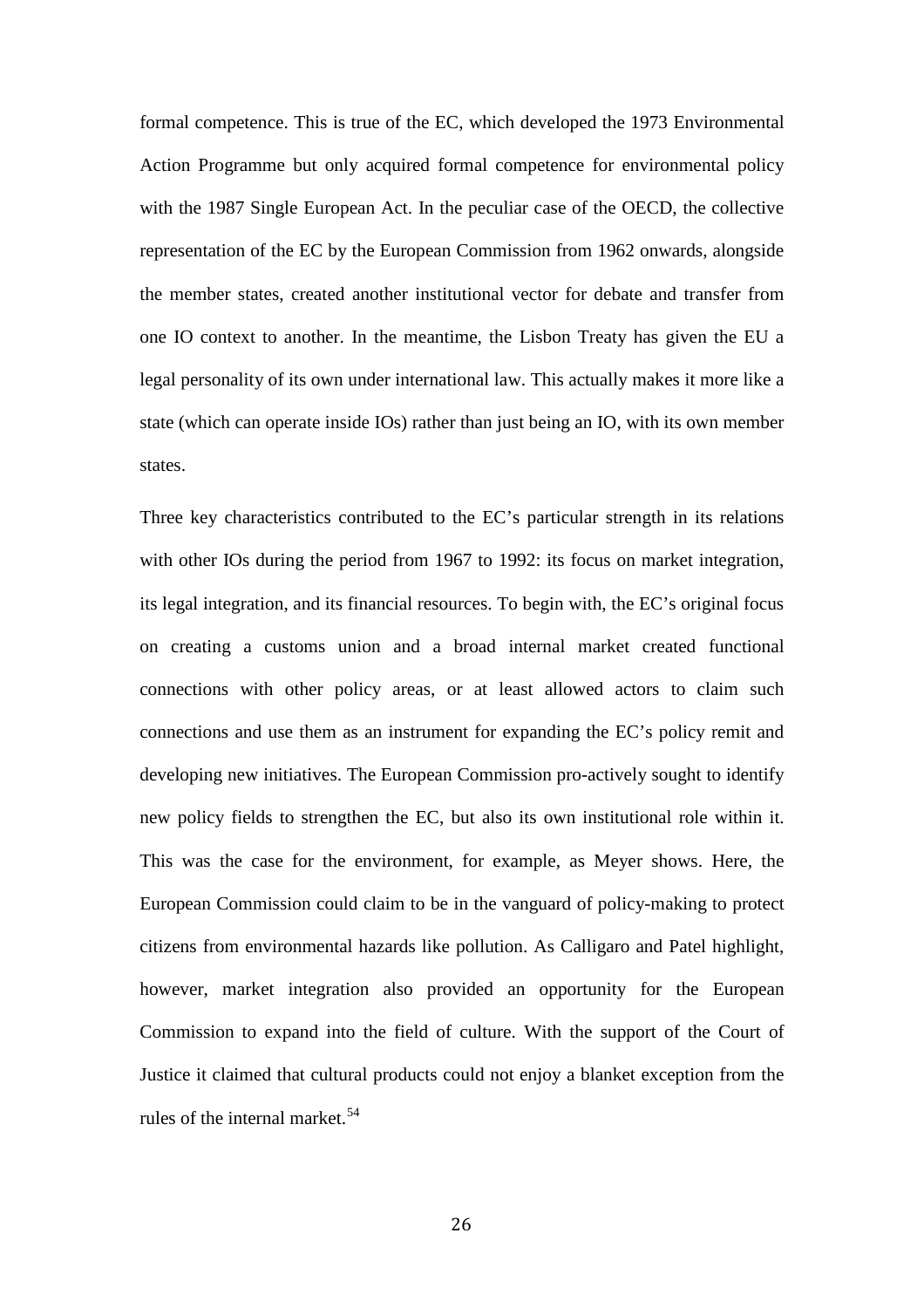The EC's greater legal integration enhanced the effects of its market integration. The EC had to rely on the member state governments and administrations to implement EC law. Moreover, lacking policing powers it also depended, and largely continues to depend, on the voluntary compliance of member states with EC/EU law and decisions by the Court of Justice. Nevertheless, the slow emergence of an EC constitutional culture with legally binding commitments and control of their implementation by an independent judiciary gave the EC a major advantage over other IOs that had to rely entirely on the willingness of member states to transpose more general recommendations and targets into national law.[55](#page-6-3) Moreover, individuals could appeal to the EC's court, whereas this was not the case in organisations such as the OECD and NATO. This direct connection to companies and individuals in the member states also helps to explain why the EC sometimes managed to develop a position of hegemony. Another factor came on top: through its generally pro-integration jurisdiction until the 1990s, the Court of Justice was able to support the European Commission in expanding the EC's policy remit, especially through an extensive interpretation of the scope of economic integration. As Calligaro and Patel show, this impacted strongly on the field of culture.

At the same time, the EC's legal integration could also act as a deterrent against agreeing more binding commitments in the first instance. Thus, as Meyer demonstrates, organised industry in the EC was keen to avoid the higher costs resulting from environmental legislation. As a result, the EC ended up with a definition of the Producer Pays Principle that was less stringent than that of the OECD, conventionally seen as one of the most pro-liberalisation and businessfriendly IOs.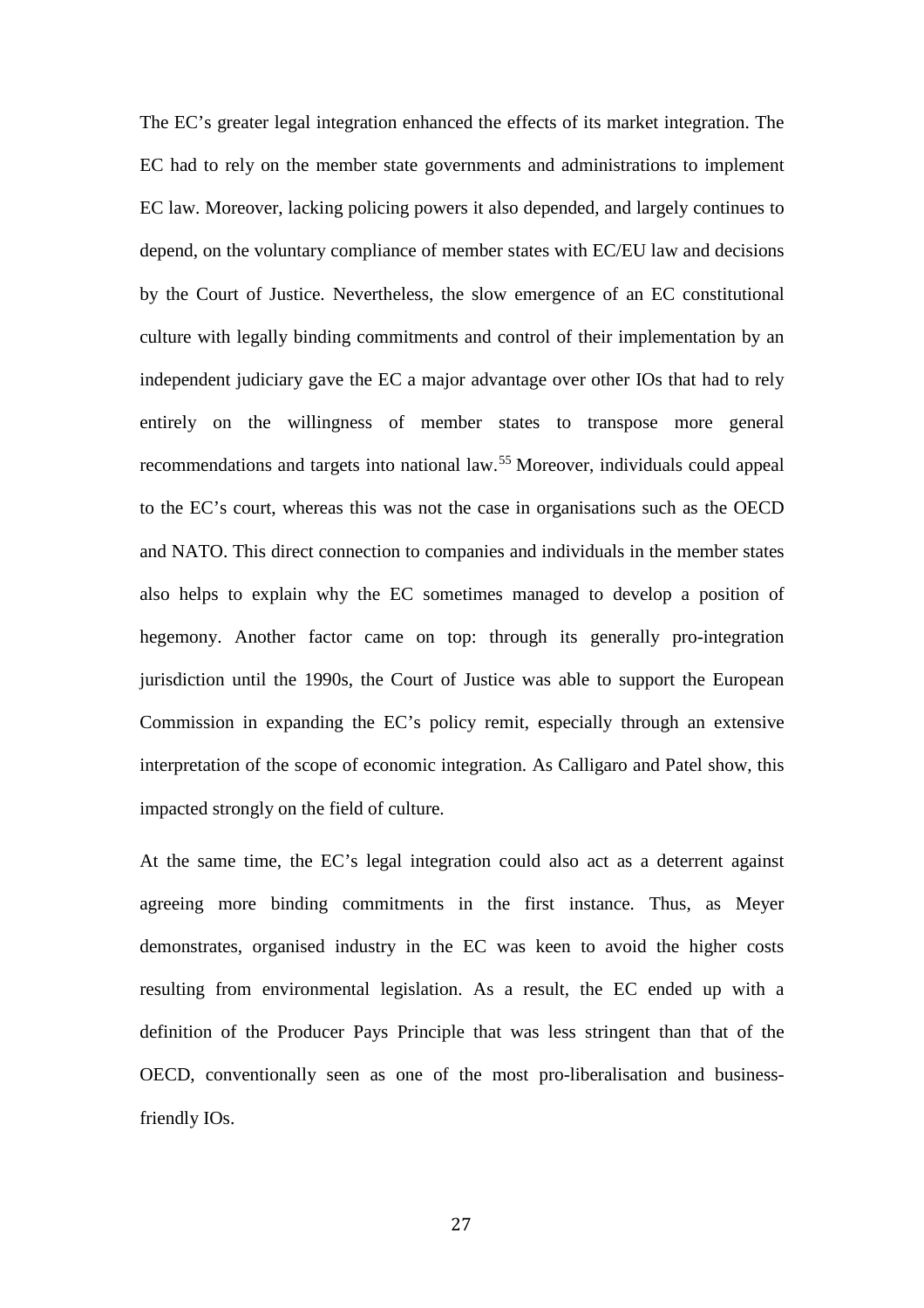The third characteristic was the EC's much greater financial resources. Some IOs like the OECD and the equally global Food and Agriculture Organization only had funding for their own secretariats, for statistical research, fact-finding missions and expert committee work. The Council of Europe, too, had limited funds at its disposal. As Wassenberg shows, it could offer local and regional authorities a platform for the exchange of ideas, develop policy solutions, and encourage their implementation. When the EC created its own regional policy, which distributed funds for the development of poorer EC regions, however, it quickly became the focal point of lobbying. When it started to foster the notion of a Europe of the regions, moreover, the EC also promised to strengthen the institutional and constitutional role and rights of localities and regions within the member states, which made it even more attractive as an institutional site for their interests and agendas.

#### **Conclusion**

The articles in this special issue cover different IOs alongside the EC, and a variety of policy challenges. As a result, their findings are necessarily incomplete. Nonetheless, they have allowed the identification of three vectors – policy ideas, actors, and institutional settings – as key explanatory factors for co-operation, competition, and transfers among European IOs during the period from 1967 to 1992. Moreover, three characteristics help explain why and how the EC succeeded in playing a stronger role in the battle among IOs for a more prominent role in addressing common challenges, developing policy ideas and agendas and identifying and transferring policy solutions. These are the EC's focus on market integration, its greater legal integration, and its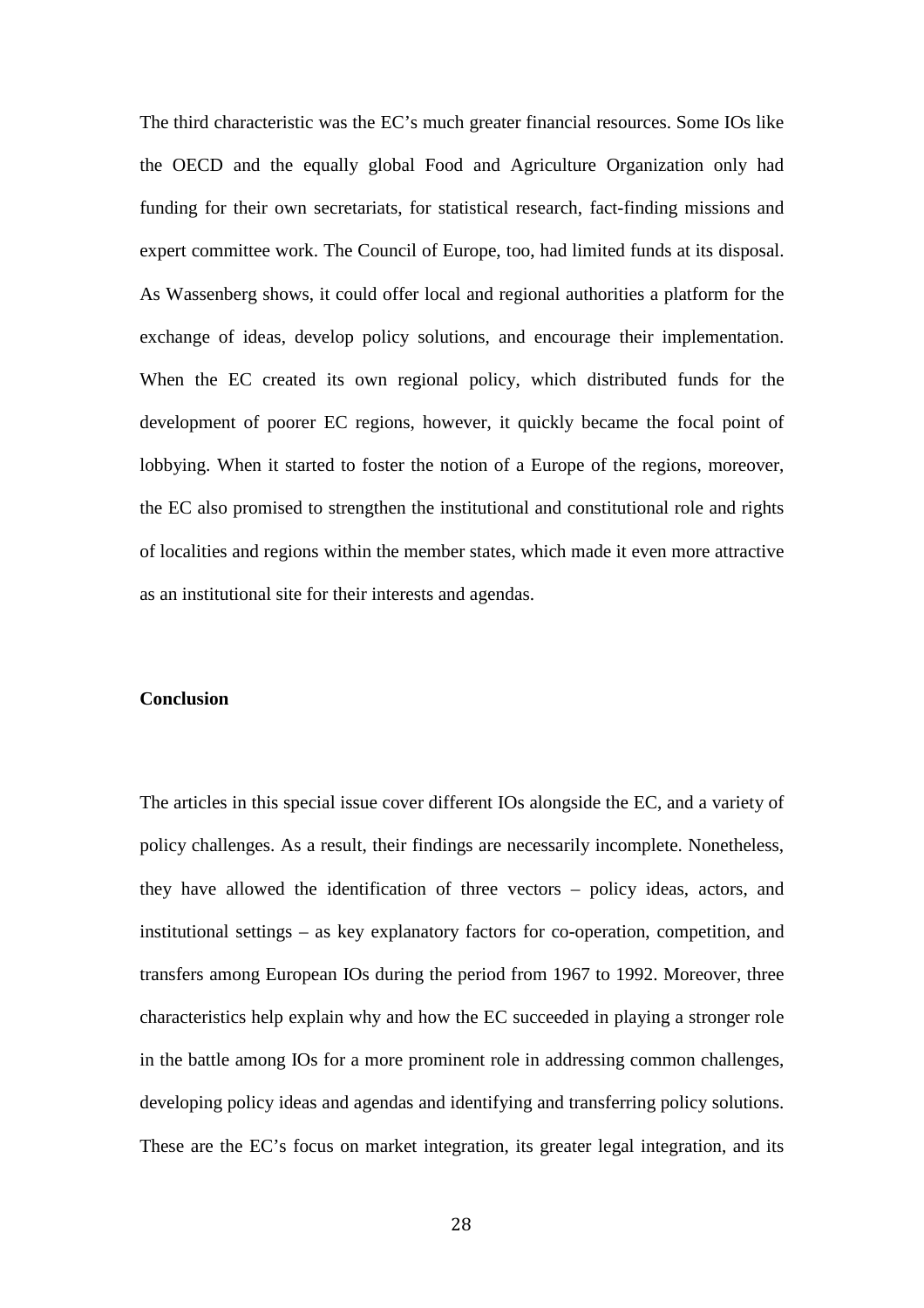much larger financial resources to attract multiple state and non-state actors into its orbit as the most suitable site for articulating their concerns, making demands, and negotiating policy. In this way, a division of labour appears to have developed over time between the EC and other European IOs, whereby the latter mainly function as laboratories for policy ideas relevant to Europe (and other world regions) and the EC focuses on their detailed formulation, implementation and funding.

This division of labour has created a variable geometry of European integration and co-operation, where European non-EC/EU states, depending on their precise status, are more or less marginal to EC/EU policy-making and need to utilise other IOs like the Council of Europe more to have any kind of voice. The impact of this variable geometry has been relativised by the EU's expansion to 28 member states (2016) since 1992, which has significantly increased its overlap with Europe as a geographical space. Nonetheless, it is still highly relevant to countries like Norway, which accesses the internal market through the European Economic Area, to some Balkan countries without the immediate prospect of EU membership, for example, but also to the United Kingdom if and when it leaves the EU after the "Brexit" vote in the 2016 referendum.

Despite the still limited research to date on inter-organisational relations among IOs in historical perspective, Kiran Klaus Patel has developed a tentative typology of EC/EU relations with other European IOs.<sup>[56](#page-6-4)</sup> The findings from the articles in this special issue are not systematically comparative enough to fully allow its testing. Combined with other incipient research in a similar vein, however, they facilitate some general conclusions and support his claims. Thus, in policy fields with no alternative forums and strong EC competences, like agriculture, little interaction between the EC and other IOs appears to have taken place. The EC developed the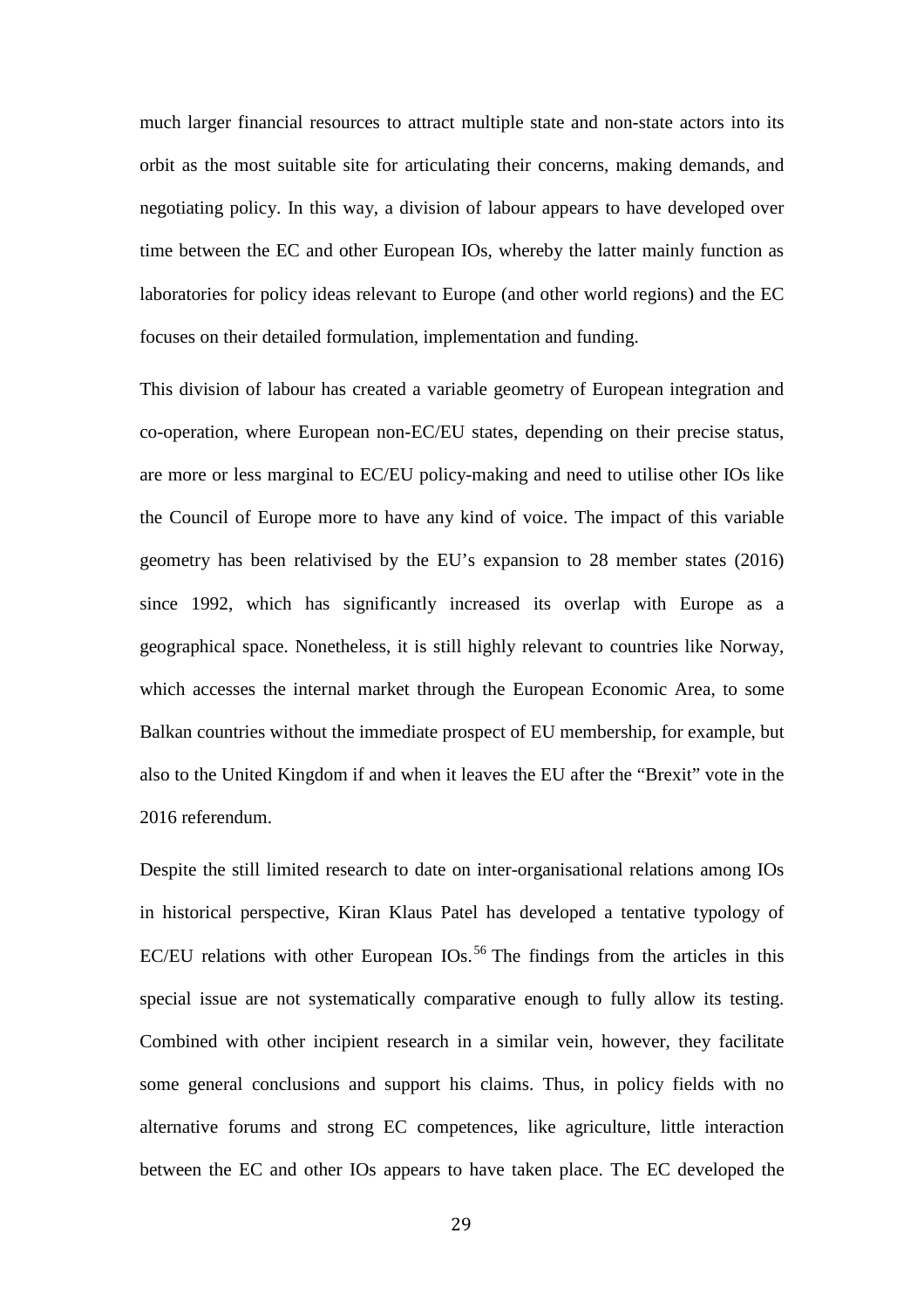Common Agricultural Policy with strong redistributive effects, which initially made up 80 per cent of its budget. Other IOs with a more global scope like the OECD and the Food and Agriculture Organization in turn limited themselves in this policy area to policy deliberation and statistical work. Crucially, its regulatory and fiscal powers combined helped transform the EC into an emerging polity and primary site for nonstate actors, too, who increasingly sought to influence the EC's policy-making to protect their own interests.. In policy areas, where it dominated policy-making, the EC could nevertheless serve as a template for third countries and other settings, as when the Danish government advocated a similar "supranational" agricultural policy for EFTA during the 1960s.

In other areas the present-day EU overlapped heavily with existing forums. This was the case for infrastructures including the transport sector, for example, where several existing organisations were founded in inter-war Europe and often carried over practices from the nineteenth century.[57](#page-6-5) In such fields, the EC was often ineffectual despite having competences. The mode of interaction was characterised by crowding out of other IOs over time. Especially from the 1970s onwards the EC tried to bring the existing effective organisations within its remit in some way or another, and to develop a hegemonic role in regulatory matters.

In new policy issues, and fields, other IOs frequently developed and advocated ideas and policy solutions earlier than the EC. Examples of this would be the Council of Europe in the field of culture and the UN in the field of environmental policy. These IOs' pro-active role sometimes led to partial convergence or cooperation as modes of interaction, and inward transfers into the EC from them. Finally, the present-day EU and its member states have become embedded in IOs like the OECD and the GATT, for example, where transfer processes take place mainly within the IO. In these cases,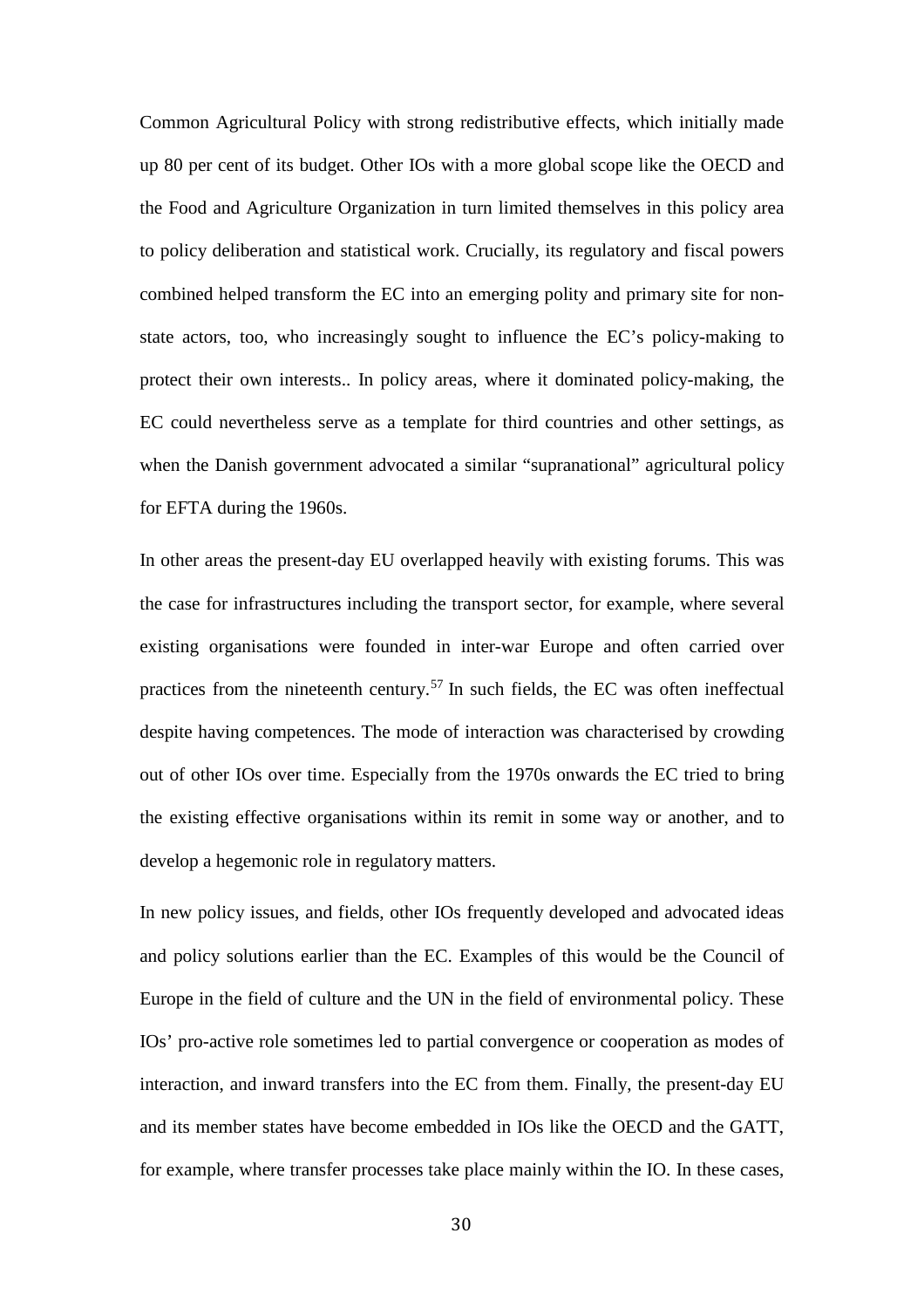the EC has been able to contribute in a pan-European or global setting, rather than interacting with other IOs as a separate entity. In these cases, it has profited from its peculiar constitutional character as an IO with many state-like features with, since the Lisbon Treaty, its own legal personality under international law.

Our findings thus confirm and substantiate the claims of the first attempt to systematise the forms of interaction among IOs in post-war Western Europe. They also demonstrate that much more work remains to be done to fully understand the past and present role of organisations such as the EC/EU, the Council of Europe, the OECD and NATO and particularly the factors and forces that drive them. In his comment, Thomas Risse underscores the significance of historical work to arrive at fine-grained answers for such issues, and how much history and political science can learn from each other in pursuing this research agenda further.

Beyond the role of IOs and their worktravails this collection of articles also sheds new light on the history of the Cold War. They demonstrate that the Cold War – often seen as the defining feature for this period of European history, and for the role of IOs particularly – impacted to a very different extent on the various forums and issues discussed here. While détente and East-West relations stood front and centre in the interaction between NATO and the EC in the debate about military security (Romano), human rights concerns explicitly clashed with Cold War priorities in the case of the debate about the Greek junta (Fernández Soriano). Interestingly, interorganisational dynamics were particularly strong where actors in the Council of Europe and the EC challenged the Cold War lens. In culture (Calligaro and Patel), actors actively strove to overcome the East-West divide. Cold War concerns were largely absent from the debates about regions (Wassenberg) and the environment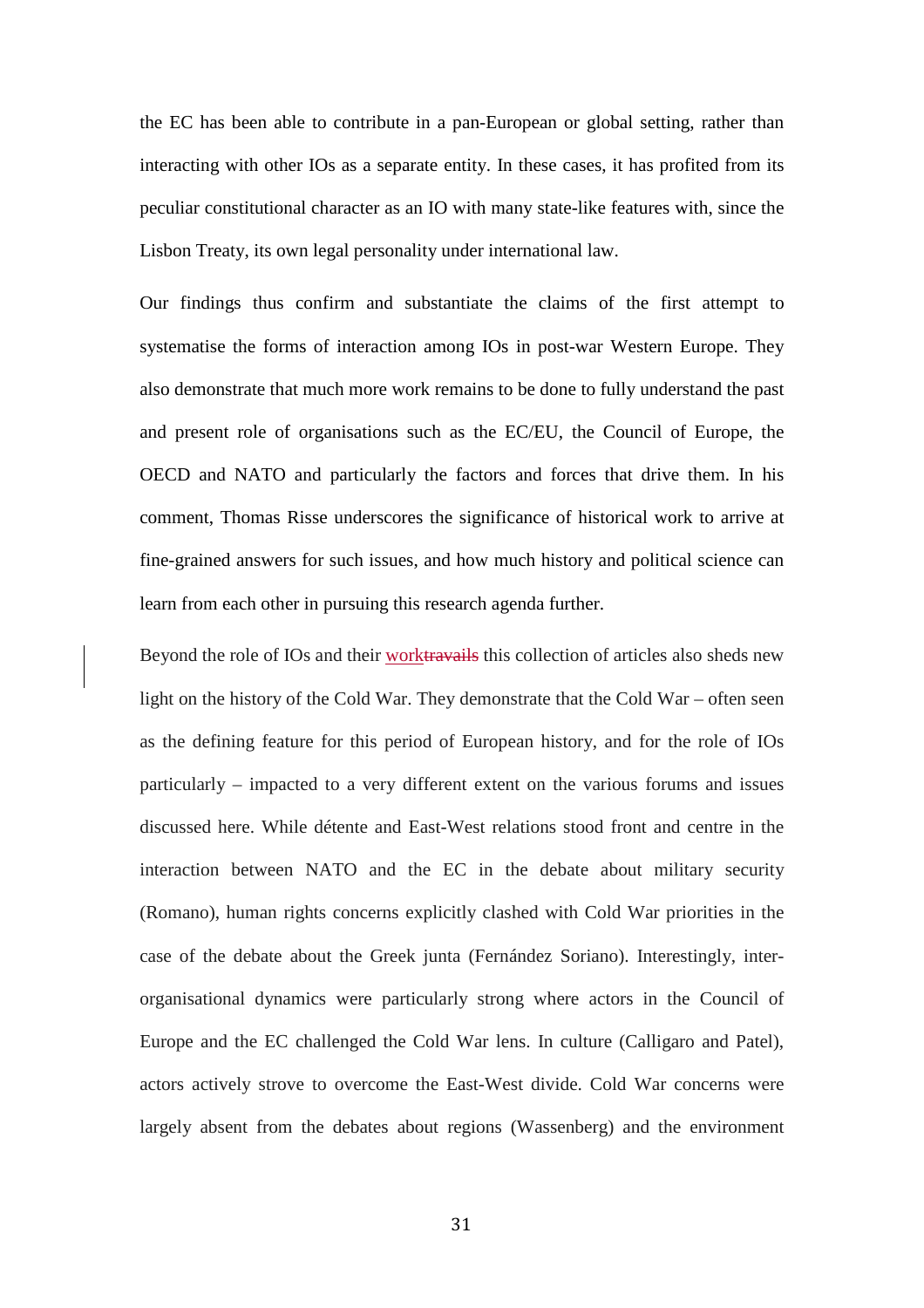(Meyer). Having said this, Cold War institutions, particularly NATO, mattered for the transatlantic transfers in environmental policy.

The articles in this special issue do not support Akira Iriye's recent claim that the Cold War was but a footnote to human rights history, and that IOs and transnational forces more broadly may serve as the core of an alternative narrative of European and global developments since 1945.[58](#page-6-6) Nevertheless, given that for a long time the Cold War has been seen as an all-pervading reality, impacting on security and foreign policy debates, but also on issues as diverse as sexuality, technology, popular culture, urban planning and economic policies, the articles' findings are remarkable. They help to challenge the Cold War lens that has dominated much of the historiography on post-war European history and IOs, and to confirm the idea that at least during some phases since 1945, European IOs have been able to insulate and even to de-couple some of their concerns from the East-West conflict.<sup>[59](#page-6-7)</sup> Since several of the articles also cover the period of the 1980s, when East-West tensions reached a new climax, the findings are all the more astonishing. This special issue cannot give conclusive answers in this regard either, but it helps to break new ground and refocus the debate on the history of cooperation and integration in post-war Western Europe, the role of IOs, and the Cold War in Europe.

32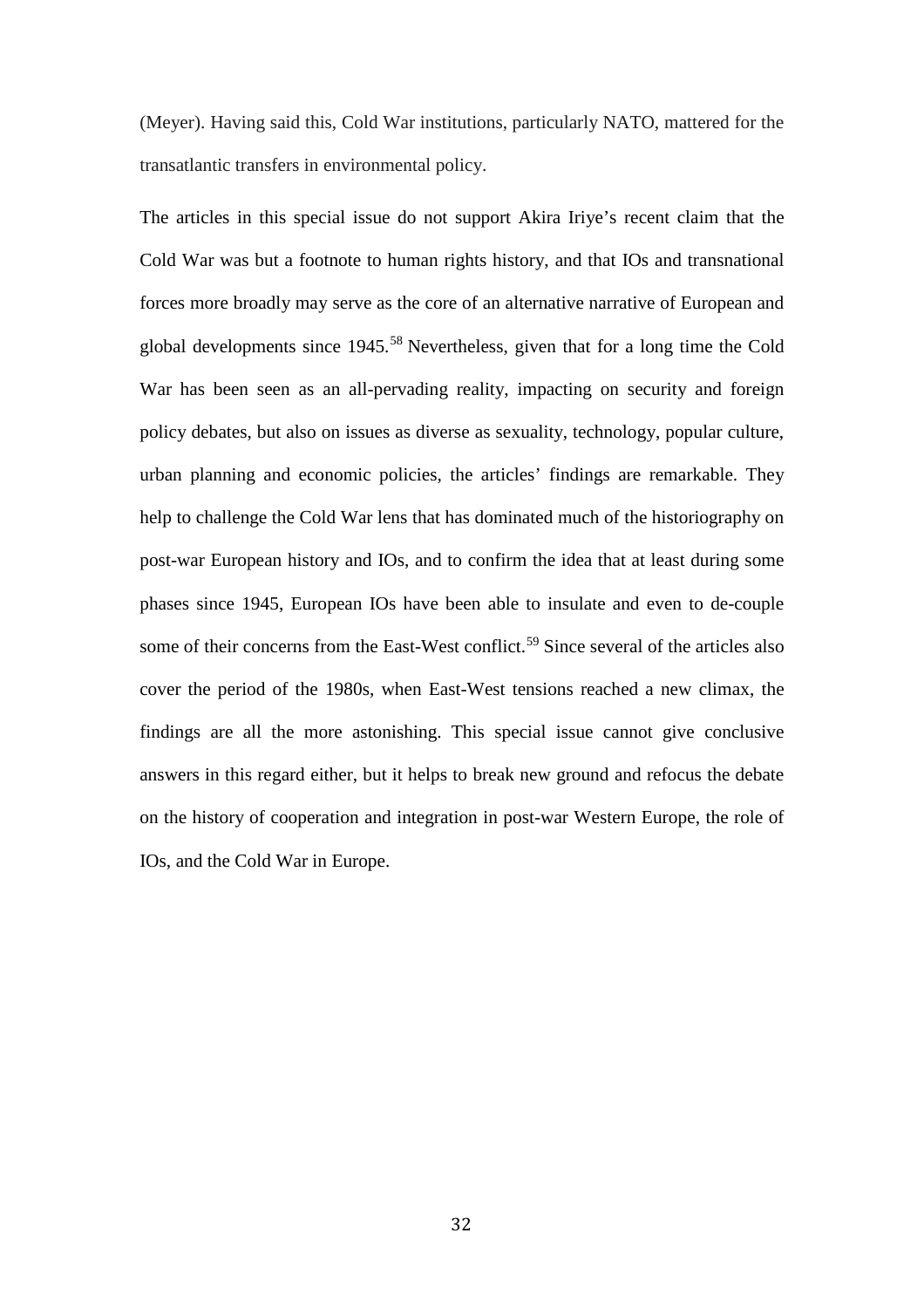# **Bibliography**

Historical Archives of the European Union, Florence (HAEU)

Politisches Archiv des Auswärtigen Amtes der Bundesrepublik Deutschland (PAAA)

## **Literature**

Aggarwal, Vinod K., and Edward A. Fogarty. "The Limits of Interregionalism: The EU and North America", *Journal of European Integration* 27 (2005): 327–346.

Alter, Karen J., and Sophie Meunier. "Politics of International Regime Complexity", *Perspectives on Politics* 9 (2009): 13–24.

Badenoch, Alexander and Andreas Fickers, eds. *Materializing Europe: Transnational Infrastructures and the Project of Europe*. Basingstoke: Palgrave Macmillan, 2010.

Biermann, Rafael. "Towards a theory of inter-organizational networking: The Euro-Atlantic security institutions interacting", *Review of International Organizations* 3 (2008): 151–177.

Borowy, Iris. "(Re-)Thinking Environment and Economy: The Organisation for Economic Cooperation and Development and Sustainable Development", in *International Organizations and Environmental Protection. Globalization and Conservation in the Twentieth Century,* eds. Wolfram Kaiser and Jan-Henrik Meyer. New York: Berghahn, 2016 (forthcoming).

Bourdieu, Pierre. *The Field of Cultural Production: Essays on Art and Literature*. New York: Columbia University Press, 1993.

Buhari-Gulmez, Didem. "Stanford School on Sociological Institutionalism: A Global Cultural Approach", *International Political Sociology* 4 (2010): 253-270.

Bulmer, Simon. "The Governance of the European Union: A New Institutionalist Approach", *Journal of Public Policy* 13 (1993): 351–380.

Bussière, Eric et al., eds. *The European Commission 1973–86: History and Memories of an Institution*. Luxembourg: Publications Office of the European Union, 2014.

Calligaro, Oriane. *Negotiating Europe: EU Promotion of Europeanness since the 1950s*. New York: Palgrave Macmillan, 2013.

Connelly, Matthew. "Taking Off the Cold War Lens: Visions of North-South Conflict during the Algerian War for Independence", *American Historical Review* 105 (2000), 739–769.

Davies, Bill, and Morten Rasmussen. "Towards a New History of European Law: An Introduction", *Contemporary European History* 21 (2012): 305–318.

Defrance, Corine. "The Élysée Treaty in the Context of Franco-German Sociocultural Relations", *German Society and Politics* 31 (2013): 70–91.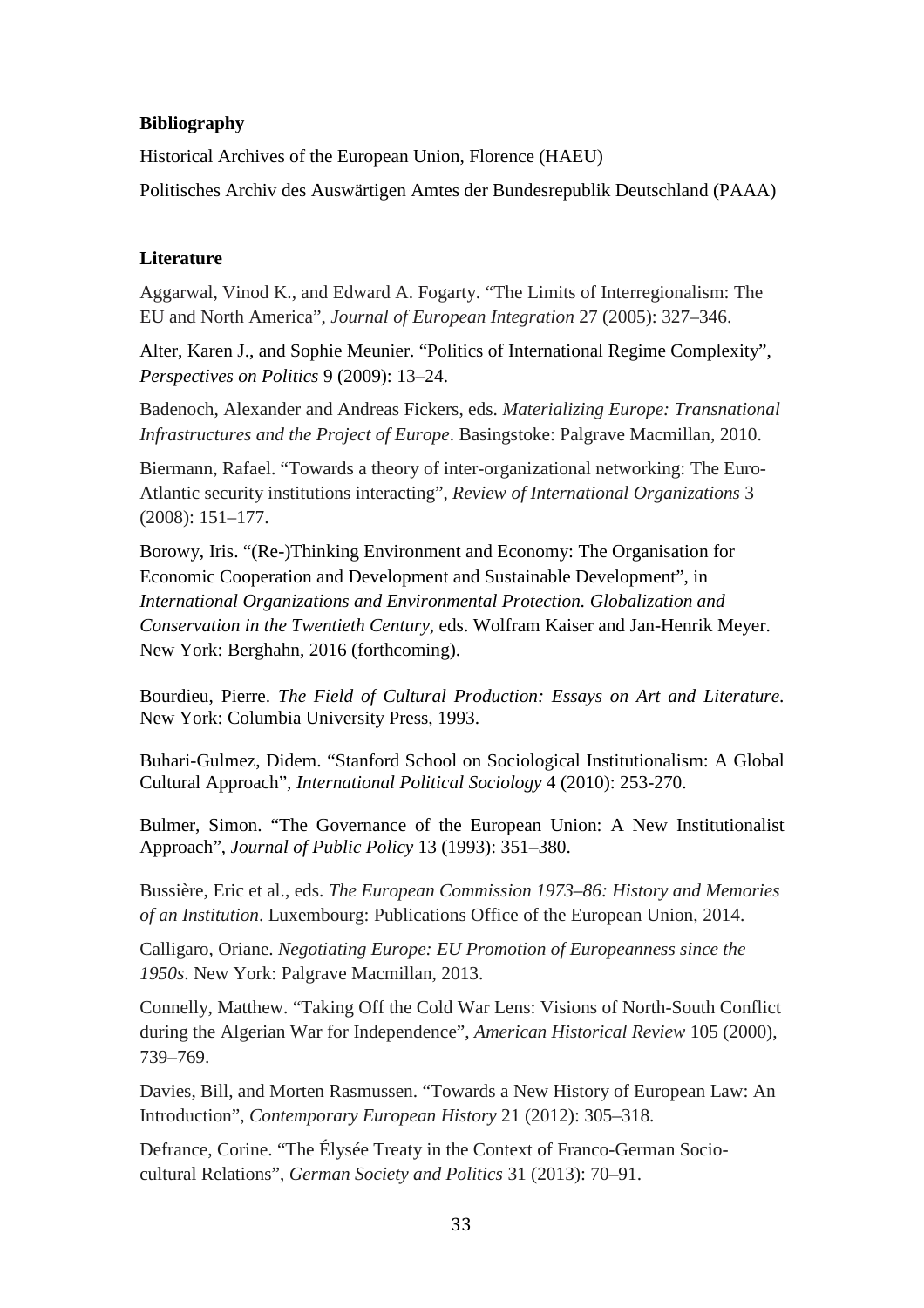Dumoulin, Michel, ed. *The European Commission 1958–72: History and Memories*. Luxembourg: Publications Office of the European Union, 2007.

Faure, Romain. *Netzwerke der Kulturdiplomatie. Die internationale Schulbuchrevision in Europa, 1945–1989*. Berlin: Walter de Gruyter, 2015.

Feyen, Benjamin and Ewa Krzaklewska, eds. *The ERASMUS Phenomenon: Symbol of a New European Generation?* Brussels: Peter Lang, 2013.

Gilbert, Mark. "Narrating the Process: Questioning the Progressive Story of European Integration", *Journal of Common Market Studies* 46 (2008): 641–662.

Griffiths, Richard T., ed. *Explorations in OEEC History*. Paris: OEEC, 1997.

Haas, Ernst. *Beyond the Nation-State: Functionalism and International Organization*. Stanford CA: Stanford University Press, 1964.

Haas, Ernst B. *The Uniting of Europe: Political, Social, and Economic Forces, 1950– 1957*. Stanford CA: Stanford University Press, 1958.

Hitchcock, William. *France Restored: Cold War Diplomacy and the Quest for Leadership in Europe, 1944–1954*. Chapel Hill: University of North Carolina Press, 2000.

Högselius, Per, Kaijser, Arne, and Erik van der Vleuten, *Europe's Infrastructure Transition: Economy, War, Nature*. Basingstoke: Palgrave Macmillan, 2016.

Iriye, Akira. "Historicizing the Cold War", in *Oxford Handbook of the Cold War*, ed. Richard H. Immerman and Petra Goedde. Oxford: Oxford University Press, 2013.

Jacobi, Anja P., and Kerstin Martens. "Diffusion durch internationale Organisationen: Die Bildungspolitik der OECD", in, *Transfer, Diffusion und Konvergenz von Politiken*, eds. Katharina Holzinger, Helge Jörgens and Christoph Knill. Wiesbaden: Verlag für Sozialwissenschaften, 2007, 247–270.

Kaiser, Wolfram. "Sometimes it's the Economy, Stupid! International Organisations, Steel and the Environment", in *International Organizations and Environmental Protection. Globalization and Conservation in the Twentieth Century*, eds. Wolfram Kaiser and Jan-Henrik Meyer. New York: Berghahn, 2017 (forthcoming).

Kaiser, Wolfram. *Christian Democracy and the Origins of European Union*. Cambridge: Cambridge University Press, 2007.

Kaiser, Wolfram. "The Successes and Limits of Industrial Market Integration: The European Free Trade Association 1963*–*1969", in *Crises and Compromises: The European Project 1963–1969*, ed, Wilfried Loth. Baden-Baden: Nomos, 2001, 371*–* 390.

Kaiser, Wolfram, and Anette Homlong Storeide. "From Europe to the World: International Organizations and Holocaust Remembrance", *History & Memory:* (forthcoming).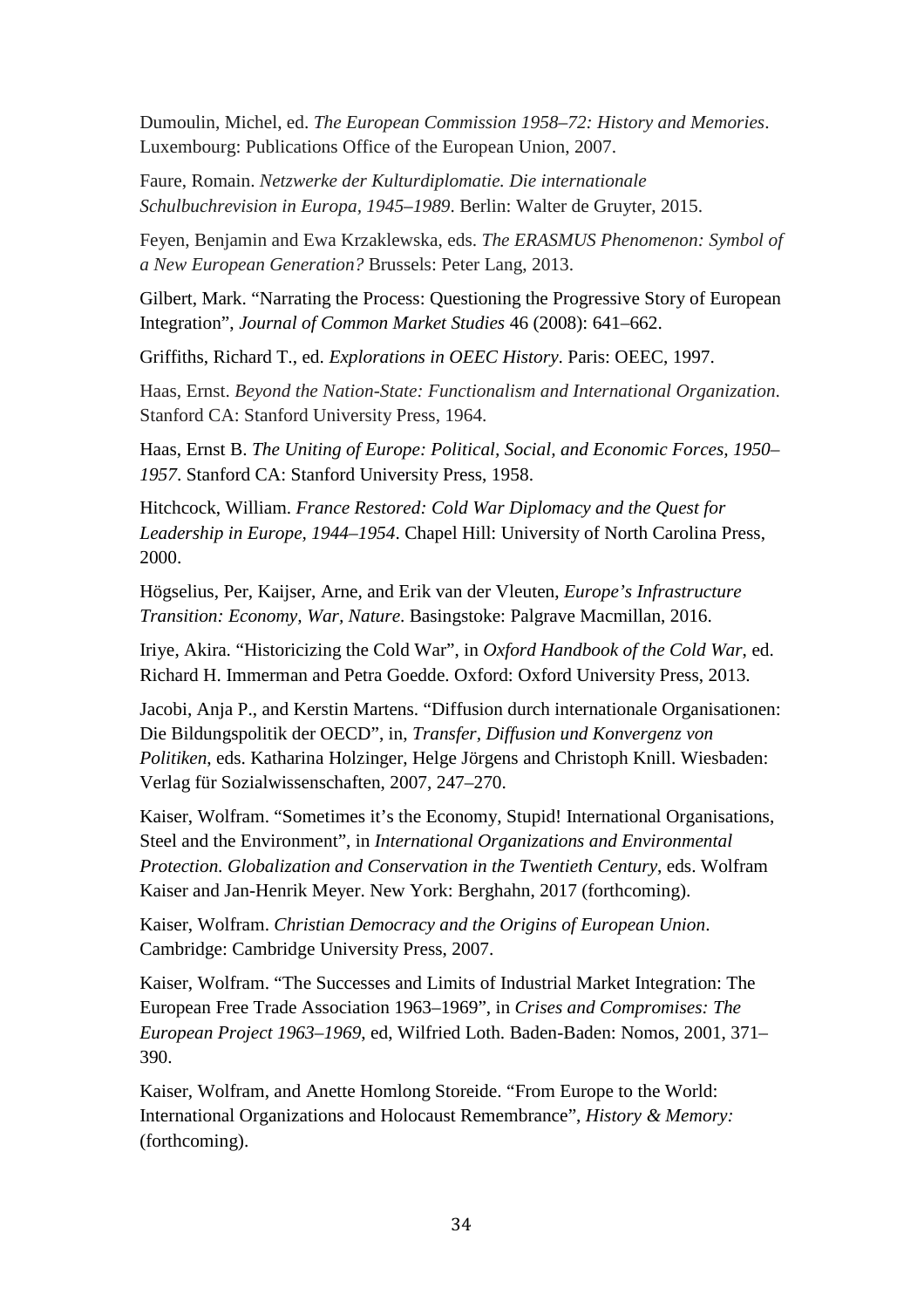Kaiser, Wolfram, and Jan-Henrik Meyer, eds. *International Organizations and Environmental Protection: Globalization and Conservation in the Twentieth Century*, New York: Berghahn, 2017.

Kaiser, Wolfram, and Johan Schot. *Writing the Rules for Europe: Experts, Cartels, and International Organizations*. Basingstoke: Palgrave Macmillan, 2014.

Kaiser, Wolfram, and Antonio Varsori, eds. *European Union History: Themes and Debates.* Basingstoke: Palgrave Macmillan, 2010.

Kassim, Hussein, "Policy Networks, Networks and European Union Policy Making: A Sceptical View", *West European Politics* 17 (1994), 15–27.

Knudsen, Ann-Christina L. *Farmers on Welfare: The Making of Europe's Common Agricultural Policy*. Ithaca: Cornell University Press, 2009.

Littoz-Monnet, Annabelle. *The European Union and Culture: Between Economic Regulation and Cultural Policy*. Manchester: Manchester University Press, 2007.

Ludlow, N. Piers, ed., *European Integration and the Cold War: Ostpolitik— Westpolitik, 1965–1973.* London: Routledge, 2007.

Lyons, F.S.L. *Internationalism in Europe 1815–1914*. Leiden: A.W. Sythoff, 1963.

Mackenzie, David. *A World Beyond Borders: An Introduction to the History of International Organizations*. Toronto: University of Toronto Press, 2010.

Malmborg, Mikael af, and Thorsten B. Olesen. "The Creation of EFTA", in T.B. Olesen, ed., *Interdependence versus Integration: Denmark, Scandinavia and Western Europe, 1945–1960*. Odense: Odense University Press, 1995, 197–212.

Mansfield, Edward, and Eric Reinhardt. "Multilateral determinants of regionalism: The effects of GATT/WTO on the formation of preferential trading arrangements", *International Organization* 57 (2003): 829–862.

Martens, Kerstin, and Anja P. Jacobi, eds. *Mechanisms of OECD governance: International incentives for national policy-making?* Oxford: Oxford University Press, 2010.

Meadows, Donella H. et al. *Limits to Growth*. New York: New American Library, 1972.

Meyer, Jan-Henrik. "From Nature to Environment: International Organisations and Environmental Protection before Stockholm", in *International Organizations and Environmental Protection: Globalization and Conservation in the Twentieth Century,* eds. Wolfram Kaiser and Jan-Henrik Meyer. New York: Berghahn, 2016 (forthcoming).

Middell, Matthias. "Kulturtransfer und Historische Komparatistik – Thesen zu ihrem Verhältnis", *Comparativ* 10 (2000): 7–41.

Milward, Alan S. *The European Rescue of the Nation-State*. London: Routledge, 1992.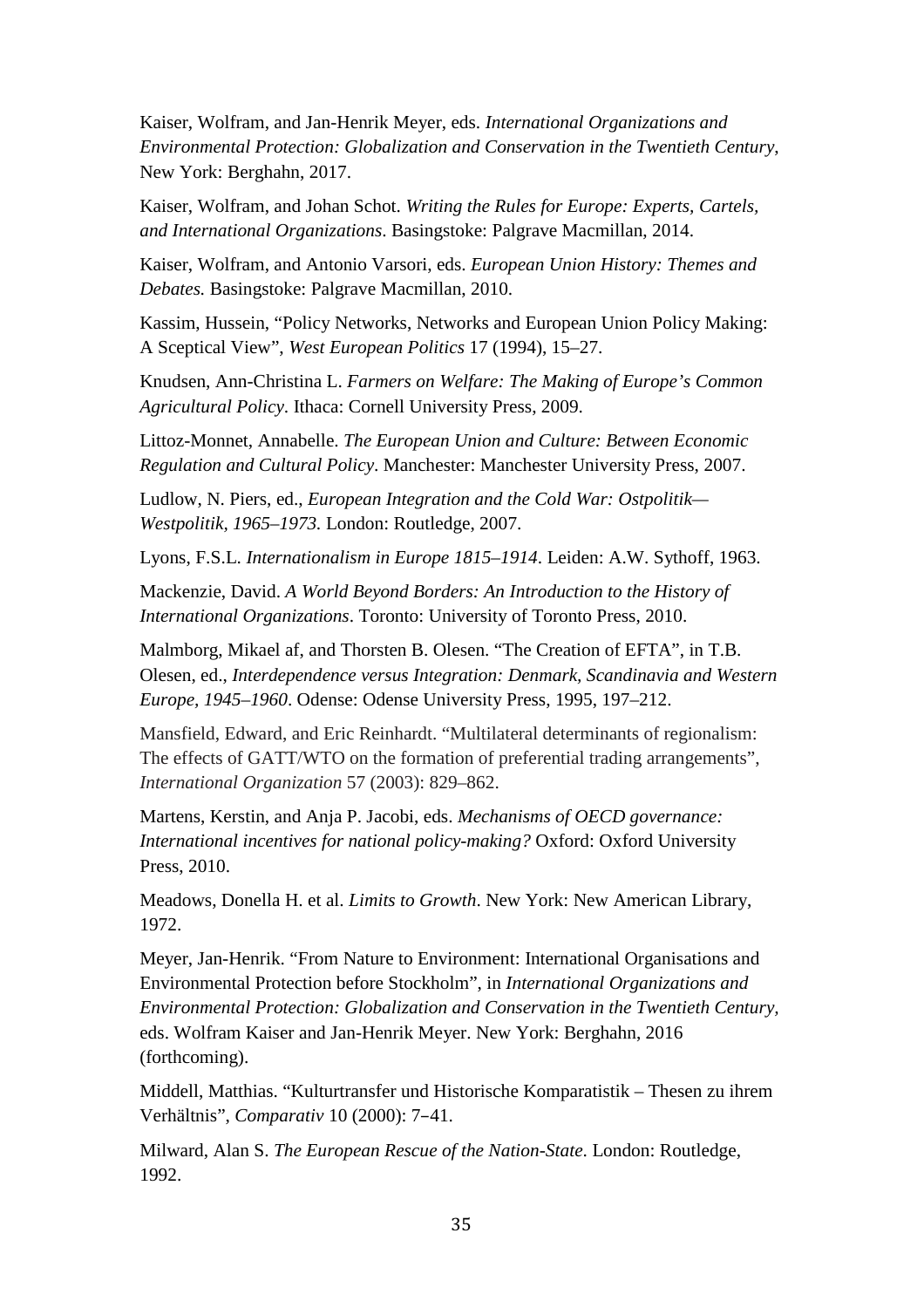Patel, Kiran Klaus "Provincialising European Union: Co-operation and Integration in Europe in Historical Perspective", *Contemporary European History* 22 (2013): 649– 673.

Patel, Kiran Klaus, and Johan Schot. "Twisted Paths to European Integration: Comparing Agriculture and Transport in a Transnational Perspective", *Contemporary European History* 20 (2011): 383–403.

Patel, Kiran Klaus. *Europäisierung wider Willen. Die Bundesrepublik Deutschland in der Agrarintegration der EWG 1955–1973*. Munich: Oldenbourg, 2009.

Patel, Kiran Klaus, ed. *Fertile Ground for Europe? The History European Integration and the Common Agricultural Policy since 1945*. Baden-Baden: Nomos, 2009.

Rasmussen, Morten, and Bill Davies. "Towards a New History of European Law", *Contemporary European History* 21 (2012): 305–318.

Raustiala, Kal, and David G. Victor. "The Regime Complex for Plant Genetic Resources", *International Organization* 58 (2004): 277–309.

Reuter, Paul. *Organisations européennes*. Paris: Presses universitaires de France, 1965).

Romano, Angela. "Untying Cold War knots: the EEC and Eastern Europe in the long 1970s", *Cold War History* 14 (2014): 153–173.

Salm, Christian. *Transnational Socialist Networks in the 1970s: European Community Development Aid and Southern Enlargement*. Basingstoke: Palgrave Macmillan, 2016.

Smith, Michael E. *Europe's Foreign and Security Policy: The Institutionalization of Cooperation*. Cambridge: Cambridge University Press, 2004.

Stobart, Maitland. "Fifty years of European co-operation on history textbooks: The role and contribution of the Council of Europe", *Internationale Schulbuchforschung* 21 (1999): 147–161.

Stradling, Robert, *Teaching 20th-century European History*. Strasbourg: Council of Europe, 2001.

Sunstein, Cass R. "Social Norms and Social Roles", *Columbia Law Review* 96 (1996): 903–968.

Varsori, Antonio. "From Normative Impetus to Professionalization: Origins and Operation of Research Networks", in *European Union History: Themes and Debates*, eds. Wolfram Kaiser and Antonio Varsori. Basingstoke: Palgrave Macmillan, 2010, 6–25.

Vauchez, Antoine. *L'Union par le droit. L'invention d'un programme institutionnel pour l'Europe.* Paris: Presses de Sciences Po, 2013.

Wassenberg, Birte. *Histoire du Conseil de l'Europe (1949–2009)*. Brussels: P.I.E. Peter Lang, 2012.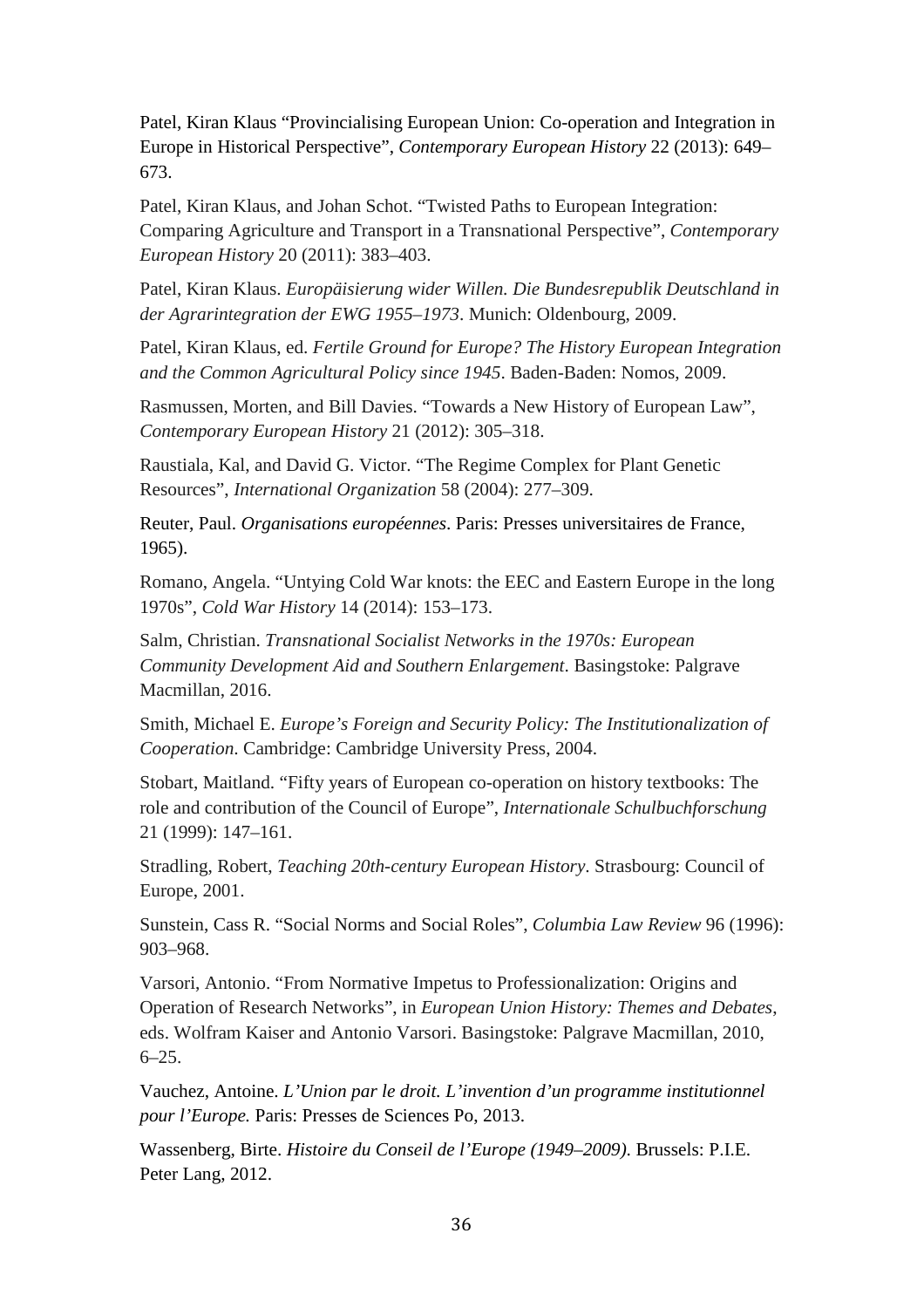Weiler, John H. H., ed. *The EU, the WTO, and the NAFTA: Towards a Common Law of International Trade?* Oxford: Oxford University Press, 2000.

Werner, Michael, and Bénédicte Zimmermann. "Beyond comparison: histoire croisée and the challenge of reflexivity", *History and Theory* 45 (2006): 30–50.

Westad, Odd-Arne, *The Global Cold War: Third World Interventions and the Making of Our Time*. Cambridge: Cambridge University Press, 2006.

Witte, Bruno de and Anne Thies. "Why Choose Europe? The Place of the European Union in the Architecture of International Legal Cooperation", *The EU's Role in Global Governance: The Legal Dimension*, eds. Bart van Vooren, Steven Blockmans and Jan Wouters. Oxford: Oxford University Press, 2013, 23–38.

Young, Oran, "Institutional linkages in international society: Polar perspectives", *Global Governance*, 2 (1996): 1–24.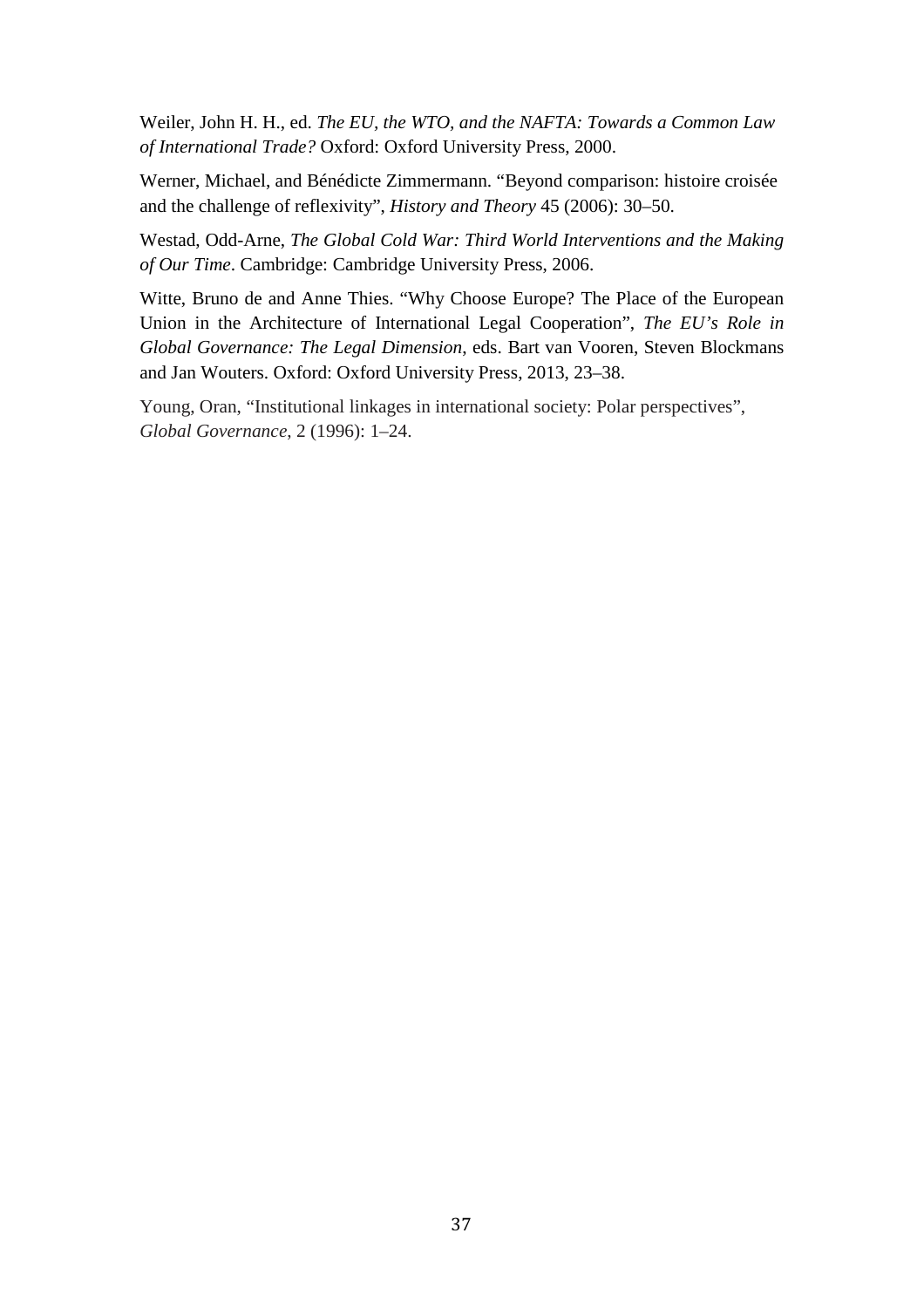#### j **Endnotes**

<sup>1</sup> We would like to thank the FU Berlin Research College "The Transformative Power" of Europe" for the support for our research project on cooperation and competition among international organizations in Europe after 1945, which has resulted in this special issue. Our special thanks go to the Research College's directors Tanja Börzel and Thomas Risse for their valuable insights and friendship over the years. Kiran Klaus Patel would also like to thank the Gerda Henkel Foundation for its support as Gerda Henkel Visiting Professor at the German Historical Institute London and the London School of Economics in 2014/15.

<sup>2</sup> Kaiser and Storeide, "From Europe to the World".

<sup>3</sup> See e.g. Martens and Jacobi, eds., *Mechanisms of OECD governance*; Jacobi and Martens, "Diffusion durch internationale Organisationen".

<sup>4</sup> Stobart, "Fifty years of European co-operation on history textbooks"; Stradling, *Teaching 20th-century European History*.

<sup>5</sup> Cf. Feyen and Krzaklewska, *The ERASMUS Phenomenon*.

<sup>6</sup> Alter and Meunier, "Politics of International Regime Complexity", 13.

<sup>7</sup> Raustiala and Victor, "The Regime Complex for Plant Genetic Resources".

<sup>8</sup> Patel, "Provincialising European Union".

<sup>9</sup> Kaiser and Johan Schot, *Writing the Rules for Europe*, 4.

<sup>10</sup> Westad, *The Global Cold War*.

<sup>11</sup> Patel, "Provincialising European Union", 653.

<sup>12</sup> See, e.g., Bulmer, "The Governance of the European Union"; Kassim "Policy"

Networks, Networks and European Union Policy Making."

<sup>13</sup> Lyons, *Internationalism in Europe 1815-1914*, 13–14.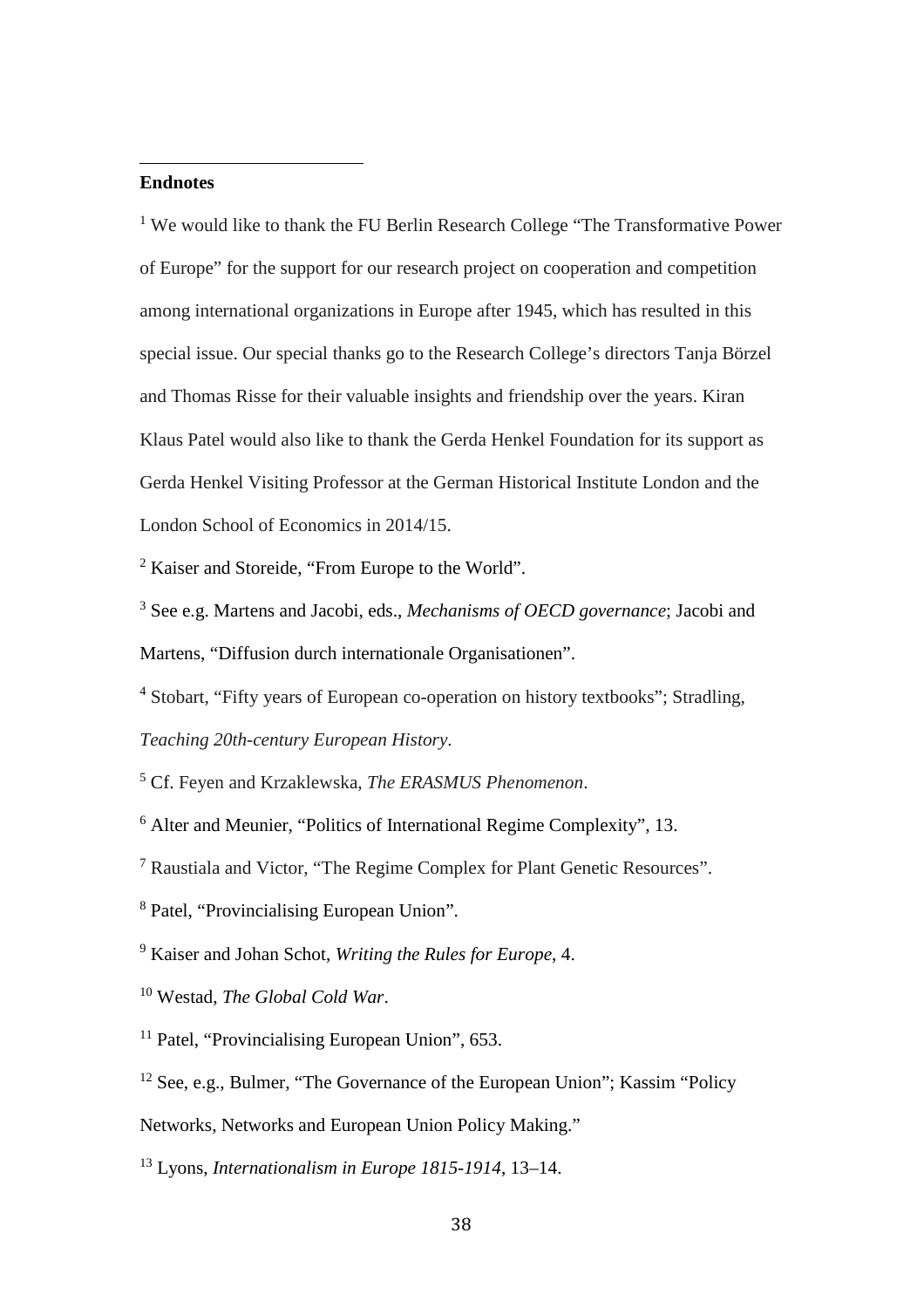<sup>14</sup> Kaiser and Johan Schot, *Writing the Rules for Europe*, chapter 4.

Hitchcock, *France Restored.*

 See, e.g., HAEU, CEAB 4, 114, ECSC, High Authority, Note pour les membres de la Haute Autorité, 1959; Paul Reuter, *Organisations européennes* (Paris: Presses universitaires de France, 1965), 152–154.

PAAA, B 20-200/95B, Vertretung der Bundesrepublik beim Europarat an

Auswärtiges Amt, "Gedanken über den Europarat", 15 May 1957.

<sup>18</sup> Malmborg and Olesen, "The Creation of EFTA".

For this see Kaiser, "The Successes and Limits of Industrial Market Integration".

For an introduction to the historiography of the present-day EU see Kaiser and

Varsori, *European Union History.*

<sup>21</sup> See the criticism in Gilbert, "Process".

See, in particular, Milward, *The European Rescue of the Nation-State*.

Knudsen, *Farmers on Welfare*; as attempts to transcend such a realist perspective,

see, e.g., Patel, *Europäisierung wider Willen*; Patel, *Fertile Ground for Europe?*

 See, e.g., Dumoulin, *The European Commission*; Bussière, *The European Commission*.

Griffiths, *Explorations in OEEC History*.

Wassenberg, *Histoire du Conseil de l'Europe*.

For introduction to IOs and their agency see Mackenzie, *A World Beyond Borders.* 

Haas, *The Uniting of Europe.*

Didem Buhari-Gulmez, "Stanford School".

 Werner and Zimmermann, "Beyond comparison"; Middell, "Kulturtransfer und Historische Komparatistik".

As in Haas, *Beyond the Nation-State*.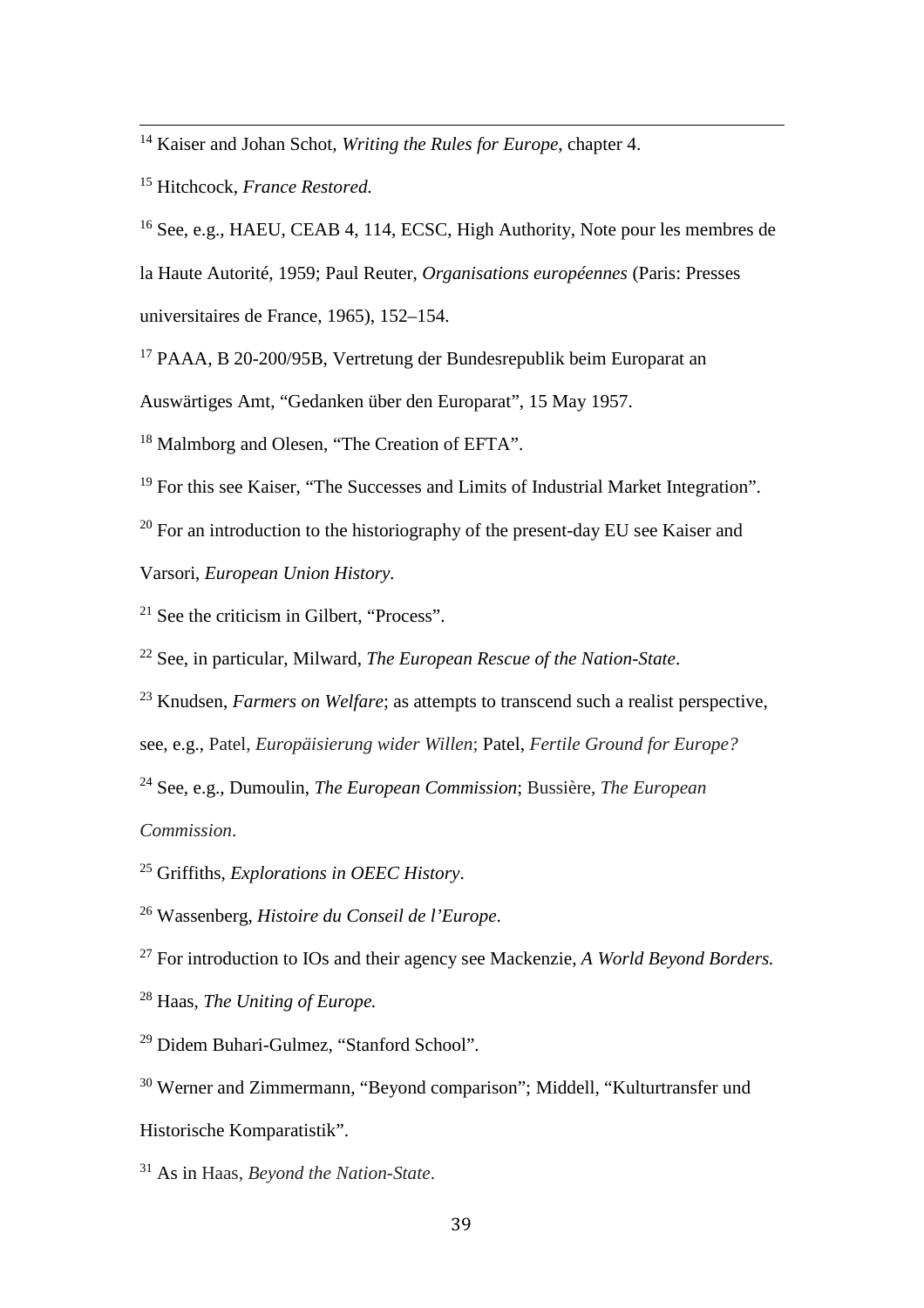<sup>32</sup> See e.g. Young, "Institutional linkages in international society".

<sup>33</sup> As in Mansfield and Reinhardt, "Multilateral determinants of regionalism".

Aggarwal and Fogarty, "The limits of interregionalism".

<sup>35</sup> As in Raustiala and Victor, "The Regime Complex for Plant Genetic Resources".

Alter and Meunier, "Politics of International Regime Complexity", 16.

Alter and Meunier, "Politics of International Regime Complexity", 16–19.

Biermann, "Towards a theory of inter-organizational networking".

For networks among political parties see Salm, *Transnational Socialist Networks in* 

*the 1970s*; Kaiser, *Christian Democracy and the Origins of European Union*; for an

example from the field of culture see Faure, *Netzwerke der Kulturdiplomatie.*

Biermann, "Towards a theory of inter-organizational networking", 173.

<sup>41</sup> Witte and Thies, "Why Choose Europe".

Rasmussen and Davies, "Towards a New History of European Law".

See, e.g., Weiler, ed., *The EU, the WTO, and the NAFTA*.

- Kaiser and Meyer, *International Organizations and Environmental Protection.*
- See Meyer, "From Nature to Environment".

Cf. Romano, "Untying Cold War knots".

 See e.g. Defrance,"The Élysée Treaty in the Context of Franco-German Sociocultural Relations".

See also Calligaro, *Negotiating Europe*.

Wassenberg, *Histoire du Conseil de l'Europe*.

Meadows, *Limits to Growth*.

 Cf. Smith, *Europe's Foreign and Security Policy: The Institutionalization of Cooperation*.